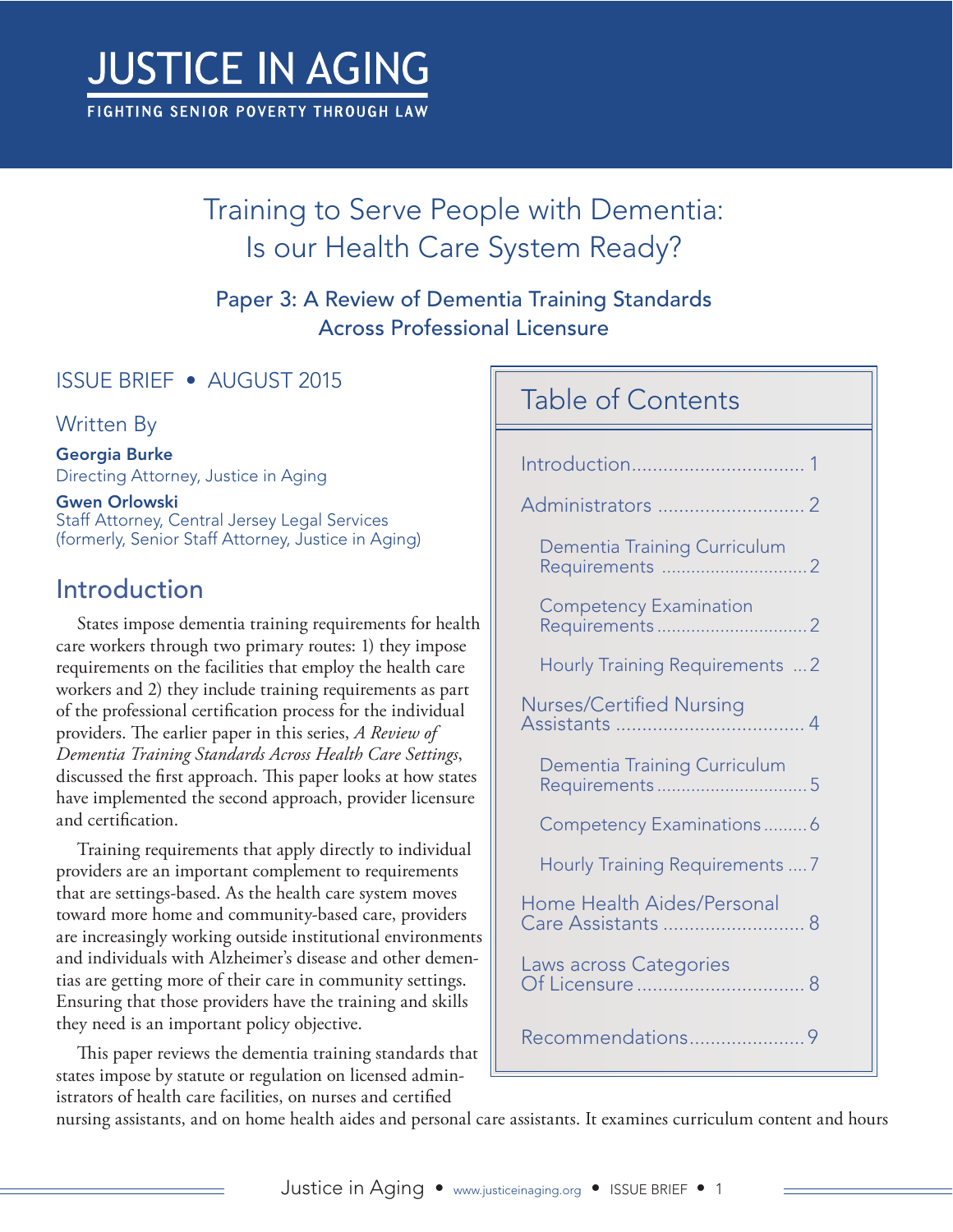<span id="page-1-0"></span>required, and spotlights states with promising practices. It finds that a minority of jurisdictions have any dementia training requirements as part of professional licensure. The requirements that do exist are primarily for nurses and nursing assistants, and often are limited to those working in long-term care facilities. Training requirements overwhelmingly are general with little detail about dementia curriculum. The paper includes three detailed tables, attached as Addendums. They provide statutory and regulatory citations and a summary of each state law for each professional category.

## Administrators

In the nationwide review, 15 states were found to have enacted laws pertaining to dementia training for administrators of nursing homes and assisted living facilities.<sup>1</sup> The vast majority of those states (Alabama, Arizona, California, Colorado, the District of Columbia, Florida, Indiana, Maryland, Minnesota, Pennsylvania<sup>2</sup>, Texas, Washington, and Wyoming) regulate training standards for administrators of assisted living facilities. Indiana and Minnesota mandate some level of dementia training for both nursing home and assisted living facility administrators. Oregon requires dementia-specific training for administrators in Memory Care Communities, which may operate in both nursing homes and assisted living facilities.

Only Indiana and Oregon were found to specially regulate training of administrators in special care units in facilities, and there was nothing unique about the training requirements in those states.

## Dementia Training Curriculum Requirements

Many of the surveyed state laws include educational and work requirements necessary for administrator credentialing. However, very few states outlined specific dementia training topics in their statutes and regulations. Maryland and California have the most detailed and precise dementia-specified training curriculum for administrators.

## Competency Examination Requirements

Six states (Alabama, California, Florida, Pennsylvania, Washington, and Wyoming) require administrators to satisfactorily pass a competency exam. Florida requires a passing score of 75%. Wyoming, which allows an openbook test, mandates a passing score of 85%.

## Hourly Training Requirements

All of the states but Connecticut, Texas, and Washington specify the number of hours of training required initially and/or annually thereafter. In some states, the training requirements are dementia-specific, though in others, dementia training is part of a general hourly training requirement. Chart 1 depicts hourly training requirements.

<sup>1</sup> References supporting the discussion about administrators are found in Table 1, attached.

<sup>2</sup> Pennsylvania regulates both personal care homes (which provide assistance with activities of daily living but not a nursing home level of care) and assisted living residences (which provide both), and requires administrators of both types of facilities to meet the same dementia training standards.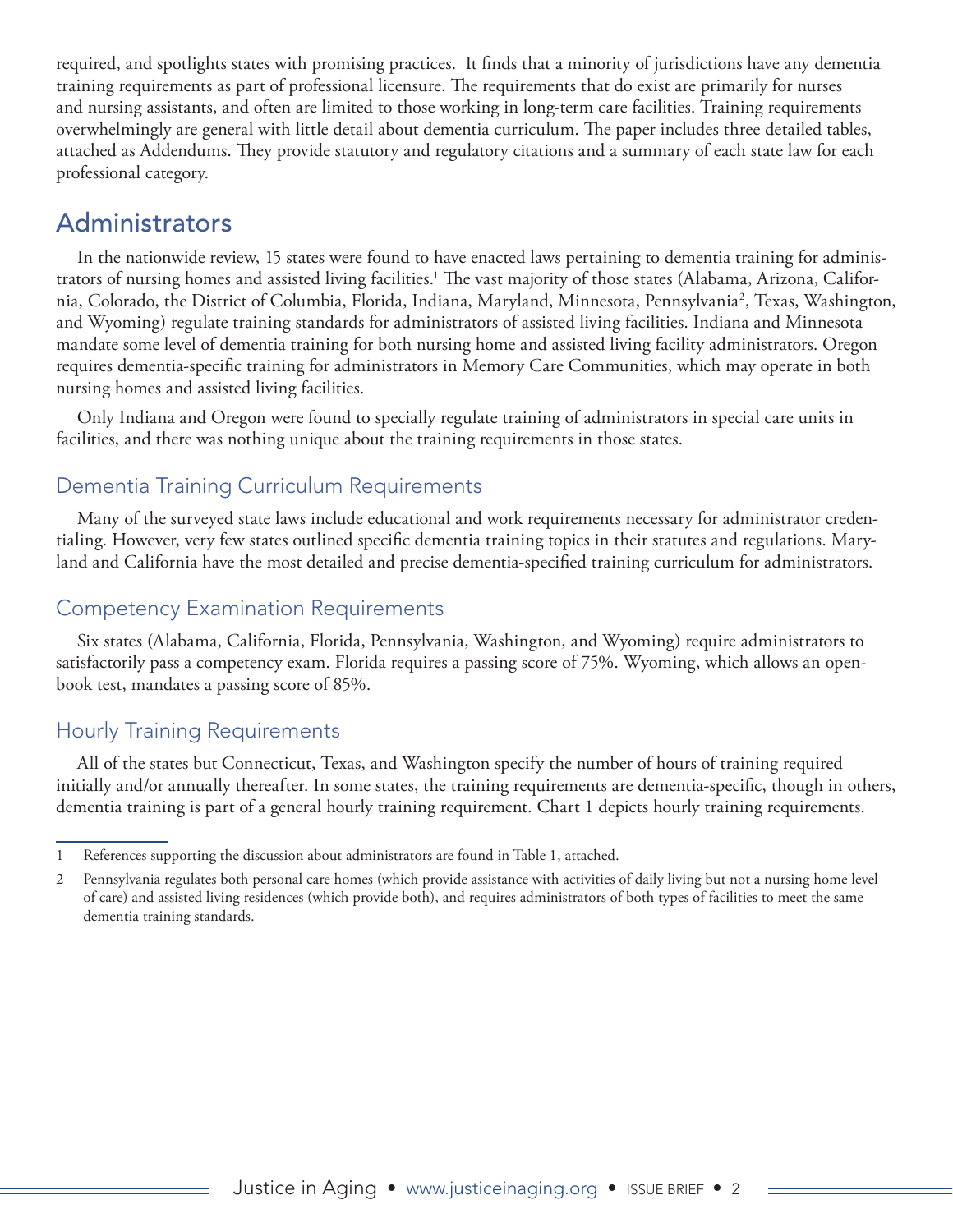# **State Spotlight - Training Curriculum for Facility Administrators**

#### Maryland

An assisted living manager basic training course must cover a myriad of subjects which include:

- An overview of conditions causing cognitive impairment, including risk factors and early identification and interventions
- Effective communication consisting of the effect of cognitive impairment on expressive and receptive communication, communication techniques including verbal, non-verbal tone and volume of voice, and environmental stimuli
- Behavioral intervention consisting of identifying and interpreting behavioral symptoms, problem solving, and de-escalation techniques
- Making activities meaningful consisting of understanding the therapeutic role of activities, creating opportunities for activities, and structuring the day
- Staff and family interaction consisting of building a partnership for goal-directed care, understanding family needs, and effective communication
- Managing staff stress consisting of understanding the impact of stress on job performance and staff relations, identification of stress triggers, self-care skills, and devising support systems.

#### California

The state is in the process of transitioning to new, stronger training requirements for administrators of residential care facilities (California's name for assisted living facilities). Under the older version of the regulations (which expire at the end of 2015), training must include instruction related to the direct care of residents with dementia, the physical environment, and admission procedures and assessments. Under the regulations that will go into effect on January 1, 2016, an administrator will need to be certified in coursework that includes training in medication management and the adverse effects of psychotropic drugs for use in controlling the behavior of persons with dementia. The regulations also require training in nonpharmacological and person-centered approaches to dementia care. An administrator must pass a competency exam to be certified.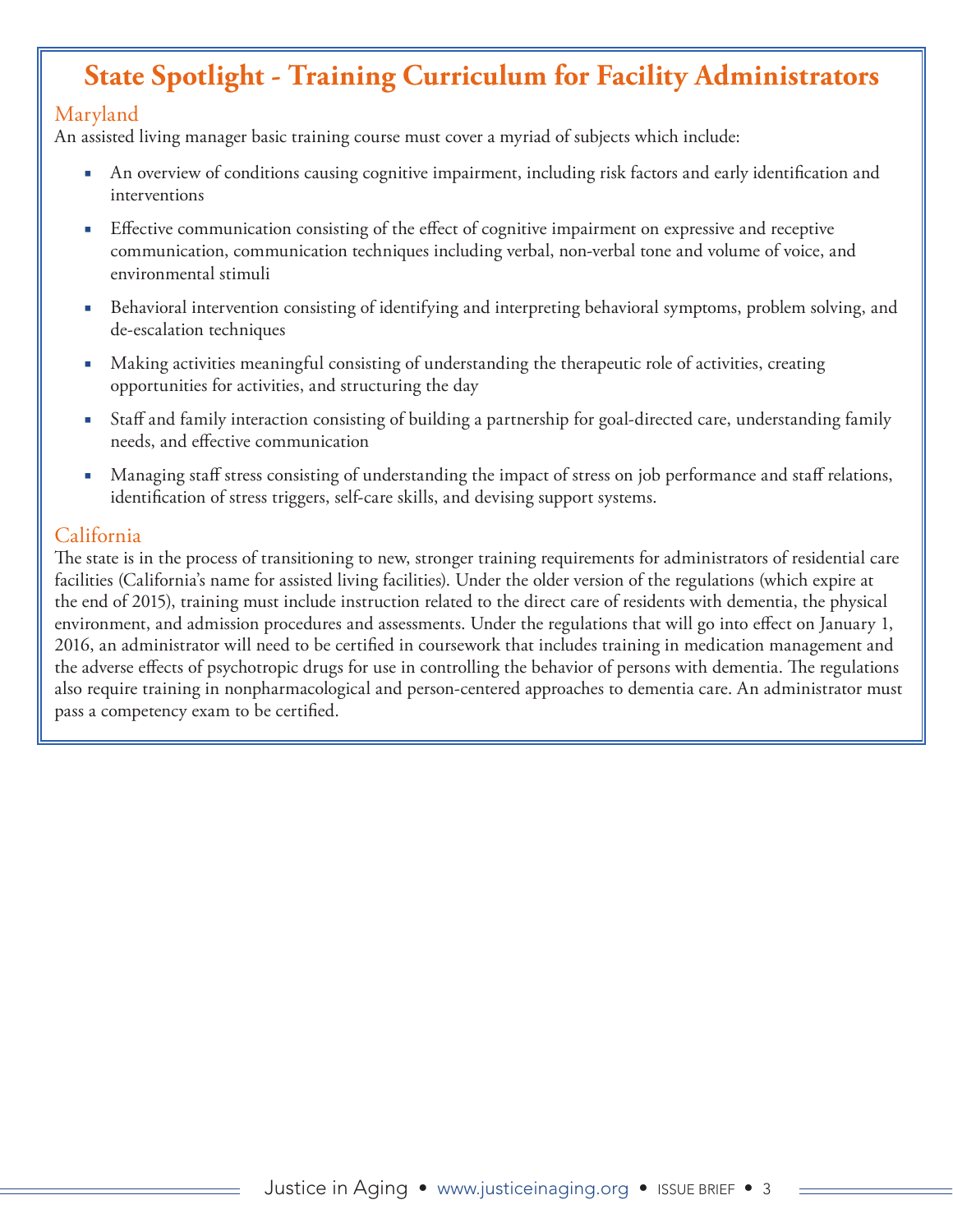<span id="page-3-0"></span>

| <b>Chart 1. Facility Administrators: Hourly Training Requirements</b> |  |  |  |
|-----------------------------------------------------------------------|--|--|--|
|-----------------------------------------------------------------------|--|--|--|

| <b>State</b>                       | <b>Hours Required Initially</b>                        | <b>Hours of Continuing Education</b>                          |
|------------------------------------|--------------------------------------------------------|---------------------------------------------------------------|
| Alabama                            | 8 hours, dementia-specific                             | 12 hours general, plus 6 hours<br>dementia-specific, annually |
| Arizona                            | 40 hours, including dementia                           |                                                               |
| California<br>(effective 1/1/2016) | 80 hours, including dementia                           | 8 hours, dementia-specific, every 2<br>years                  |
| Colorado                           | 30 hours general, 15 of<br>which are dementia-specific |                                                               |
| District of<br>Columbia            |                                                        | 12 hours dementia-specific, annually                          |
| Florida                            | 26 hours, dementia-specific                            | 12 hours, dementia-specific, every 2<br>years                 |
| Indiana                            | 12 hours, dementia-specific                            | 6 hours, annually                                             |
| Maryland                           | 12 hours, dementia-specific                            |                                                               |
| Minnesota                          | 8 hours, dementia-specific                             | 2 hours, annually                                             |
| Oregon                             |                                                        | 10 hours, dementia-specific, annually                         |
| Pennsylvania                       | 100 hours, general, including<br>dementia              | 24 hours, general, annually                                   |
| Wyoming                            |                                                        | 8 of 16 hours, dementia-specific,<br>annually                 |

# Nurses/Certified Nursing Assistants

In the nationwide review, 24 states and the District of Columbia were found to have dementia training laws for certified nursing assistants (CNAs).3 Only New Jersey and Texas have laws that also encompass licensed practical/ vocational nurses and registered nurses. In Washington, the regulatory code covers two categories: nursing assistant– certified and nursing assistant–registered.

It is not always clear on the face of a state dementia care training law whether the law applies to training in all settings though, in most cases, it appeared not to. However, many state laws did specifically address CNA training in a particular setting. For example:

- In Arkansas and New Jersey, the training requirements pertain to long-term care facilities.
- In California, the law applies to CNAs employed by skilled nursing facilities or intermediate care facilities.
- In Missouri, the training requirements apply to nursing assistants working in convalescent, nursing, or boarding homes.
- In Indiana, Iowa, and Nebraska, nurse aides hired by nursing homes (called Comprehensive Care Facilities in Indiana) are subject to the training requirements.

In addition to dementia-specific requirements, the states regulate broad-based training standards for CNAs, including training in typical CNA duties (e.g., taking vital signs, assisting residents with ambulation and transfer,

<sup>3</sup> References supporting the discussion about nurses and certified nursing assistants are found in Table 2, attached.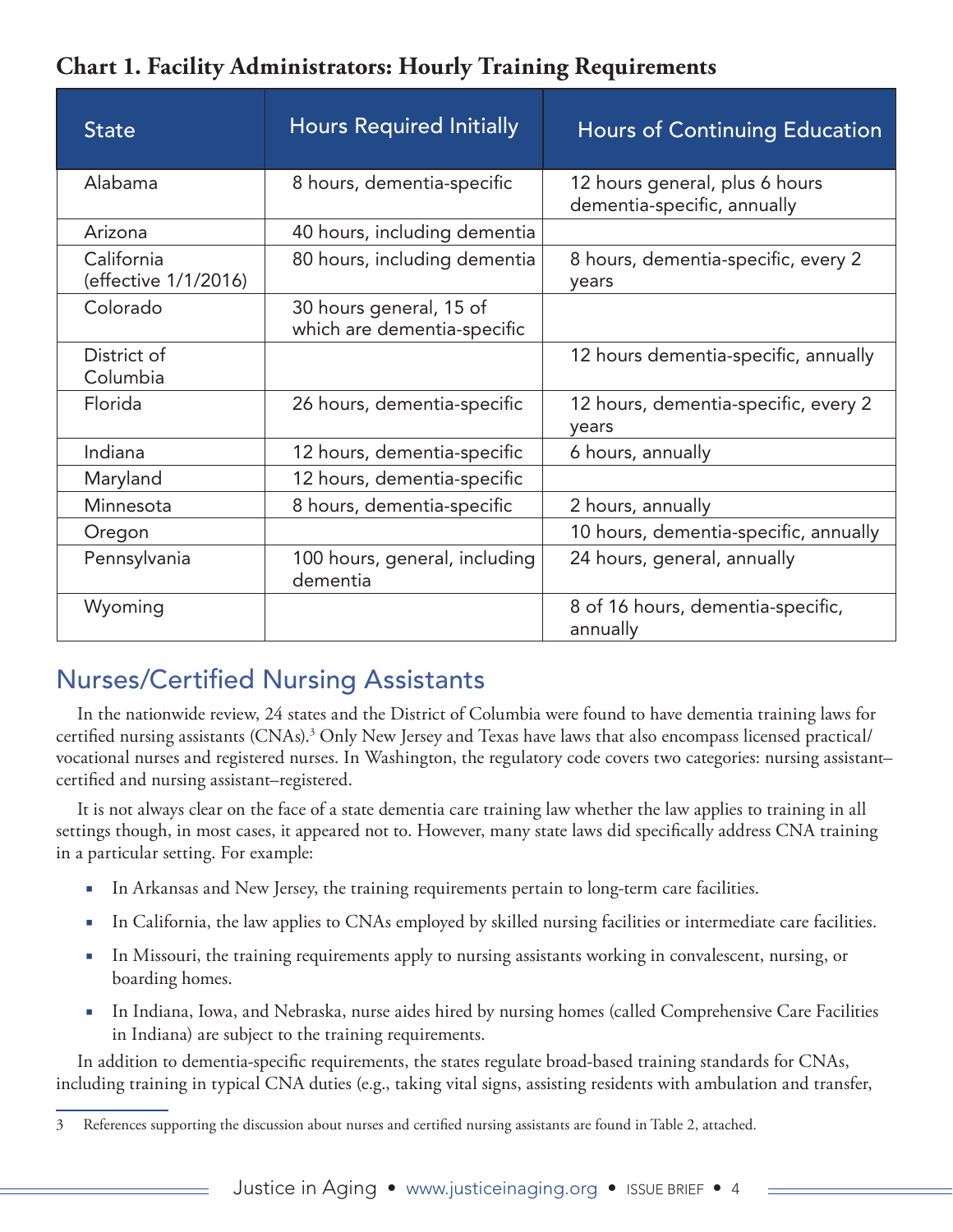<span id="page-4-0"></span>and maintaining infection controls). Nine states also require continuing education, which may or may not include dementia-specific education:

- California, Delaware, and Indiana require dementia-specific continuing education. (California also has a non-dementia-specific in-service requirement.)
- Arkansas, Maine, Ohio, and Texas require continuing education, which must include dementia care education.
- Missouri and New York laws require continuing education, but are silent as to whether that training must cover dementia care topics.

At least 12 states (Arkansas, California, Iowa, Louisiana, Missouri, Nebraska, New York, Ohio, Oklahoma, Rhode Island, Texas, and Wisconsin) require CNAs to satisfactorily complete a competency evaluation or examination.4 In Iowa and Nebraska, the competency evaluation must be approved by the state. Under Louisiana's code, each curriculum unit objective must have performance criteria, which are measurable, and serve as the basis for the competency evaluation. Nebraska and New York require an assessment of written or oral competency as well as the demonstration of clinical skill proficiency. Wisconsin's written or oral examination must contain a minimum of five questions in the area of dementia care.

## Dementia Training Curriculum Requirements

Twelve states all codified essentially the same five basic dementia care training standards:

- Techniques for addressing the unique needs and behaviors of individuals with Alzheimer's disease and other dementias
- Communicating with cognitively impaired residents
- Understanding the behavior of cognitively impaired residents
- Appropriate responses to the behavior of cognitively impaired residents
- Methods of reducing the effects of cognitive impairments.

Several other states require a list substantially the same as these five basic criteria, with small changes or additions. For example, in Delaware, CNAs must have dementia-related training on safety measures and prevention of patient abuse.

<sup>4</sup> In all likelihood, other states, if not all states, also require CNAs to pass an examination, but the requirement is not spelled out in the same provision addressing dementia training.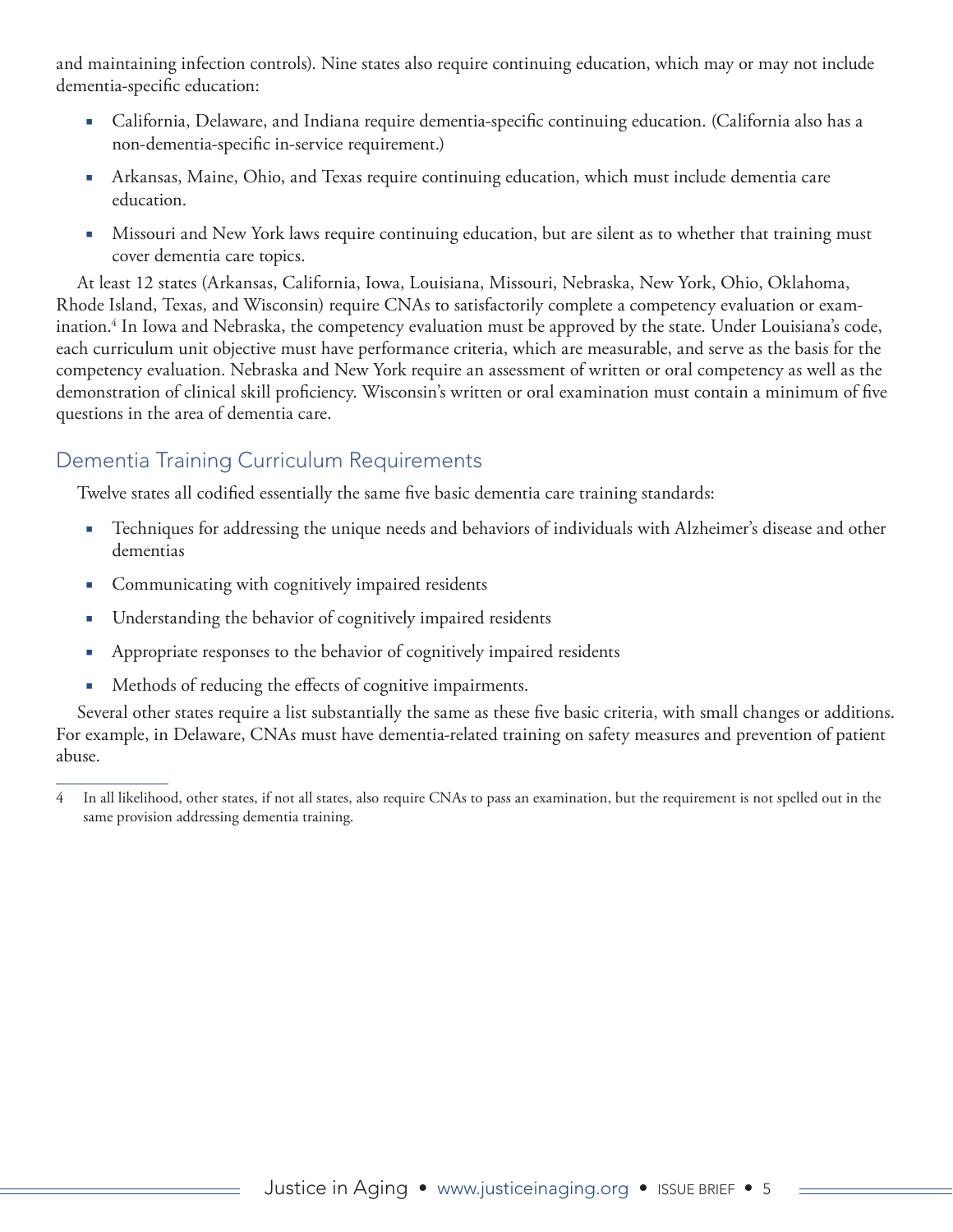# **State Spotlight - Training Curriculum for CNAs**

#### <span id="page-5-0"></span>Illinois

The state's dementia care training regulation is extremely comprehensive, with nine modules including the impacts of cognitive impairment, ability centered care, understanding behaviors as unmet needs, and psychosocial needs. For each module, detailed specific objectives are included. The objectives for Understanding Behaviors as Unmet Needs are illustrative of the level of specificity:

- Objectives: upon completion of this unit, the student will be able to:
	- Explain the difference between symptoms and behaviors;
	- Describe defense mechanism/coping behaviors used to compensate for cognitive impairment;
	- Examine ways in which the CNA can diminish behavioral challenges;
	- Explore creative strategies to manage common behavioral challenges: i) purposeful wandering; ii) agitation and aggression; iii) catastrophic reaction; iv) combativeness; v) delusions/hallucinations/ paranoia; vi) rummaging and hoarding; vii) sexual behavior; viii) sleep disturbances; ix) sundowning; x) wanting to go home; xi) indifference; xii) purposeful waking; and xiii) other behaviors.

#### Wisconsin

The nurse aide training programs must include: the theory of and practice in communicating and interacting on a one-to-one basis with a client; serving as part of a team implementing client care objectives; demonstrating sensitivity to a client's emotional, social, and psychological needs through directed interactions; and skills that enable expressions of age-appropriate behavior by allowing a client to make personal choices and by reinforcing behavior that supports a client's sense of dignity.

### Competency Examinations

To the extent testing requirements are set out in laws, those for CNAs frequently include a competency component. For example:

- Candidates for certification in Wisconsin must be able to demonstrate abilities in all of the areas in which they are trained. For example, with respect to the use of appropriate verbal and non-verbal communication skills, a nurse aide must show ability to: recognize effective listening techniques; distinguish assertive from aggressive responses; identify the difference between non-acceptable and acceptable touching during job performance; and identify therapeutic interventions and specialized techniques for responding to client's wandering and confusion.
- In Washington, where the law speaks to demonstrable competencies rather than training topics, nursing assistants must: use techniques for addressing the unique needs/behaviors of individuals with cognitive impairment; communicate with cognitively impaired residents in a manner appropriate to their needs; demonstrate sensitivity to the behavior of cognitively impaired clients or residents; and appropriately respond to the behavior of cognitively impaired clients or residents.<sup>5</sup> In addition, nursing assistants must be able to demonstrate the ability to identify the psychosocial characteristics of all clients, including persons with Alzheimer's disease or dementia. A nursing assistant must: modify his/her own behavior in response to the client's behavior; identify adaptations necessary to accommodate the aging process; provide training in, and the opportunity for, self-care according to clients' capabilities; demonstrate skills supporting client's personal choices; and identify ways to use the client's family as a source of emotional support for the patient.

<sup>5</sup> A more detailed description of Washington's requirements are found in Paper 5 in this series, Promising Practices.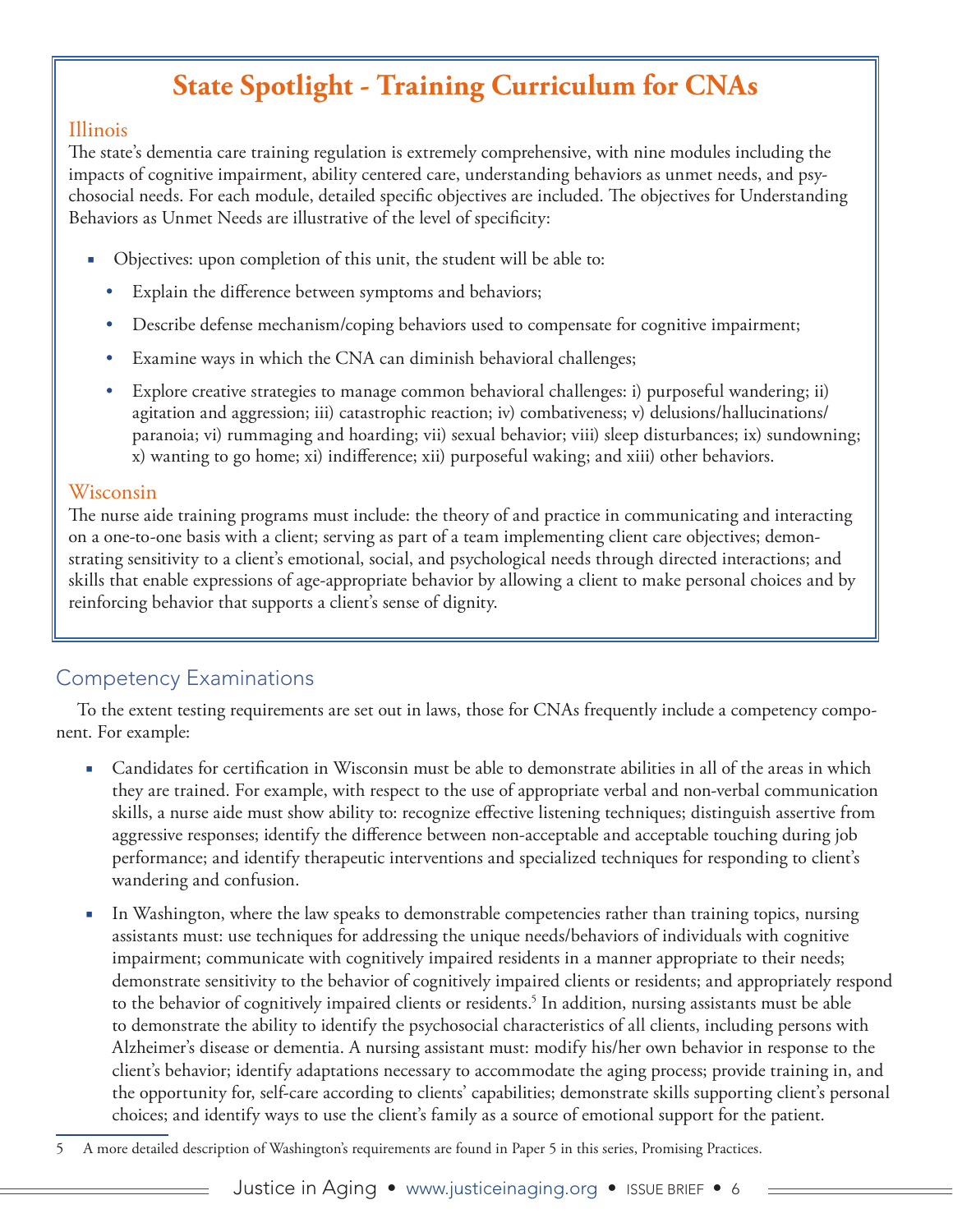#### <span id="page-6-0"></span>Hourly Training Requirements

Sixteen states and the District of Columbia have laws which set forth the total number of training hours, classroom and/or clinical, required for certification.<sup>6</sup> Not unexpectedly, training hour requirements for CNA certification are high, ranging from 30 hours of initial instruction in Indiana to 175 hours of training in Missouri (75 hours of classroom training and 100 hours of clinical on-the-job training). Many states prescribe classroom or theoretical training, as well as clinical or on-the-job training. Excluding Indiana (where there may be additional hour requirements beyond initial instruction), the average is 82 hours and the median is 95 hours. Chart 2 shows total training hours and dementia-specific training hours by state.

| <b>State</b>         | <b>Total Number of Training</b><br><b>Hours Required</b><br>(classroom and/or clinical) | Dementia-Specific Number<br>of Training Hours Required<br>(classroom and/or clinical) |
|----------------------|-----------------------------------------------------------------------------------------|---------------------------------------------------------------------------------------|
| Arizona              | 120 hours                                                                               | n/a                                                                                   |
| Arkansas             | 90 hours                                                                                | 15 hours                                                                              |
| California           | 160 hours                                                                               | 6 hours                                                                               |
| Colorado             | 75 hours                                                                                | n/a                                                                                   |
| District of Columbia | 120 hours                                                                               | n/a                                                                                   |
| <b>Illinois</b>      | 120 hours                                                                               | 12 hours                                                                              |
| Indiana              | 75 hours                                                                                | 14 hours                                                                              |
| lowa                 | 75 hours                                                                                | 16 hours                                                                              |
| Louisiana            | 80 hours                                                                                | n/a                                                                                   |
| Missouri             | 175 hours                                                                               | n/a                                                                                   |
| Nebraska             | 75 hours                                                                                | n/a                                                                                   |
| New York             | 100 hours                                                                               | n/a                                                                                   |
| Oklahoma             | 75 hours                                                                                | 10 hours                                                                              |
| Rhode Island         | 80 hours                                                                                | n/a                                                                                   |
| South Dakota         | 75 hours                                                                                | n/a                                                                                   |
| <b>Texas</b>         | 100 hours                                                                               | n/a                                                                                   |
| Wisconsin            | 120 hours                                                                               | n/a                                                                                   |

## **Chart 2. CNAs: Hourly Training Requirements**

Among the nine states which mandate continuing education hour requirements, four (Arkansas, Maine, Ohio, and Texas) require twelve hours of annual continuing education, which must include components of dementia care training.

<sup>6</sup> Federal regulations govern the training requirements for certified nurse aides (CNAs) working in long term care facilities. 42 CFR 483.75. As a general rule, facilities may not employ CNAs unless the CNA has completed a training and competency evaluation program approved by that state. 42 CFR 483.75(e)2(ii)(A). Under federal law, state training programs must include at least 75 hours of training, including at least 16 hours of supervised practical training. 42 CFR 483.152(a). The training curriculum must include 16 hours of training in enumerated areas including communication, basic nursing skills, and promoting resident independence. 42 CFR 483.152(b). A competency evaluation must cover all of the training areas required by federal law, and must allow the aide to choose between an oral or written examination. 42 CFR 483.154.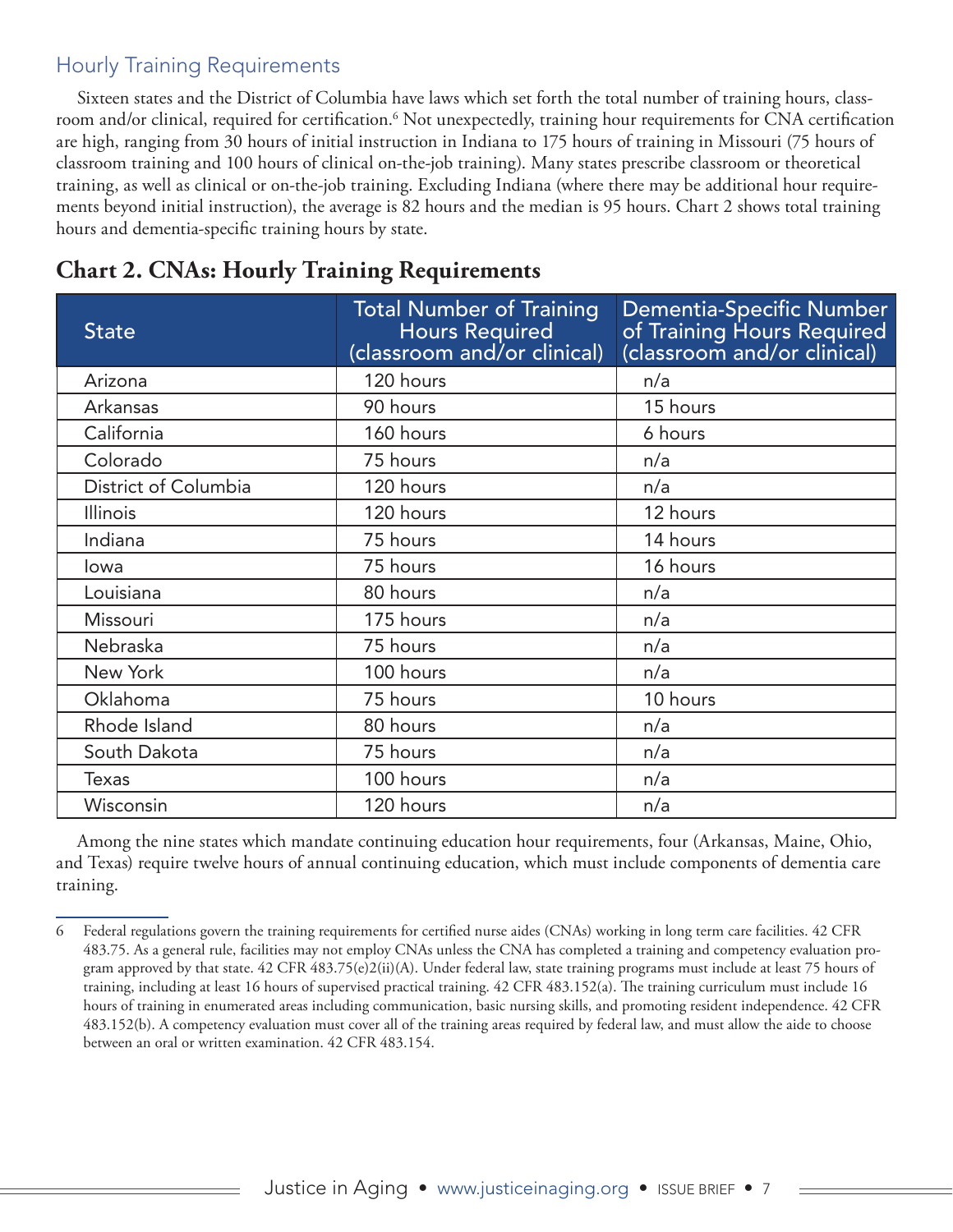# <span id="page-7-0"></span>Home Health Aides/Personal Care Assistants

In the nationwide review, 13 states (Arkansas, Colorado, Connecticut, Delaware, Florida, Illinois, Massachusetts, Minnesota, Missouri, New York, Rhode Island, Washington, and West Virginia) were found to have enacted laws pertaining to dementia training for home health aides or personal care assistants. $^7$  Training requirements set minimal standards, both for curriculum content and hour requirements.8 Our findings related to personal care assistants were limited to those workers subject to state certification or licensure.

Four states (Delaware, Florida, Minnesota, and Missouri) include a version of four or five basic training requirements from a list of about seven requirements in their laws: an overview of dementia; communicating with persons diagnosed with Alzheimer's disease or other form of dementia; the psychological, social, and physical needs of those persons; safety measures which need to be taken; managing difficult behaviors; promoting independence in ADLs; and working with families and caregivers. Some states simply include a requirement for "training in dementia and Alzheimer's disease." Dementia-specific hour requirements are nearly non-existent.

The hour requirements governing the provision of homecare services to clients through Illinois' Community Care Program are one exception to these minimalist training standards. Homecare aides must have 24 hours of initial pre-service training prior to assignment to a client without a supervisor present. The initial training is subject to a competency examination, and thereafter certified aides must have 12 hours per year of interactive in-service training. However, the dementia-specific training curriculum is thin, requiring only general training in dementias and communication techniques.

Rhode Island's Homemakers Training Program includes a requirement for 20 classroom hours of training and five hours of practical experience. Six hours must be dedicated to understanding basic human needs, including the needs of individuals with Alzheimer's disease or other dementias.

In Massachusetts, home care aides provided through a Medicaid home and community-based waiver must be certified as home health aide or certified nurse aide, and must also have additional training developed by the Alzheimer's Association of Massachusetts.

# Laws across Categories Of Licensure

Eight states broadly require dementia care training across professions. Of these eight states, the laws in six (Alabama, Colorado, Delaware, New Hampshire, New York, and Ohio) direct the named state department to provide education and training to certain health professionals, members of the public, paid and unpaid caregivers, family members, etc., regarding Alzheimer's disease and dementia. Two states (Connecticut and West Virginia) require enhanced dementia-specific training for certain licensed and registered staff in dementia special care units across settings. The New York law requires training for medical students, physicians, and nurses, while the Colorado law requires the school of medicine to conduct education programs for physicians. In Ohio, dementia training materials must be disseminated by the state, through a state website, to physicians, nurses, and social workers who provide care.

Three states (Connecticut, Kentucky, and New Hampshire) require training for respite care providers; three states (California, Colorado, and Indiana) require training for medication aides; and three states (Delaware, Nebraska, and Oregon) require training for dining or feeding assistants.

<sup>7</sup> This category includes service workers who provide services to individuals in their homes rather than in institutions. In some states, these workers are employed by licensed home health agency providers; in other states, personal care attendants themselves are certified or licensed. In some states, there may be different certification/licensure requirements for participant-directed versus agency-provided personal care. (For a general survey of personal care attendant training requirements, excluding participant directed services, see PHI, "Personal Care Aid Training Requirements," available at [http://phinational.org/policy/issues/training-credentialing/training-require](http://phinational.org/policy/issues/training-credentialing/training-requirements-state/personal-care-aide-training)[ments-state/personal-care-aide-training.](http://phinational.org/policy/issues/training-credentialing/training-requirements-state/personal-care-aide-training)) Delaware regulates both personal assistance services and home health aides/agencies. Some states allow other licensed professionals, including RNs, LPNs, and CNAs, to provide services in home- and community-based settings.

<sup>8</sup> References supporting the discussion about home health aides and personal care assistants are found in Table 3, attached.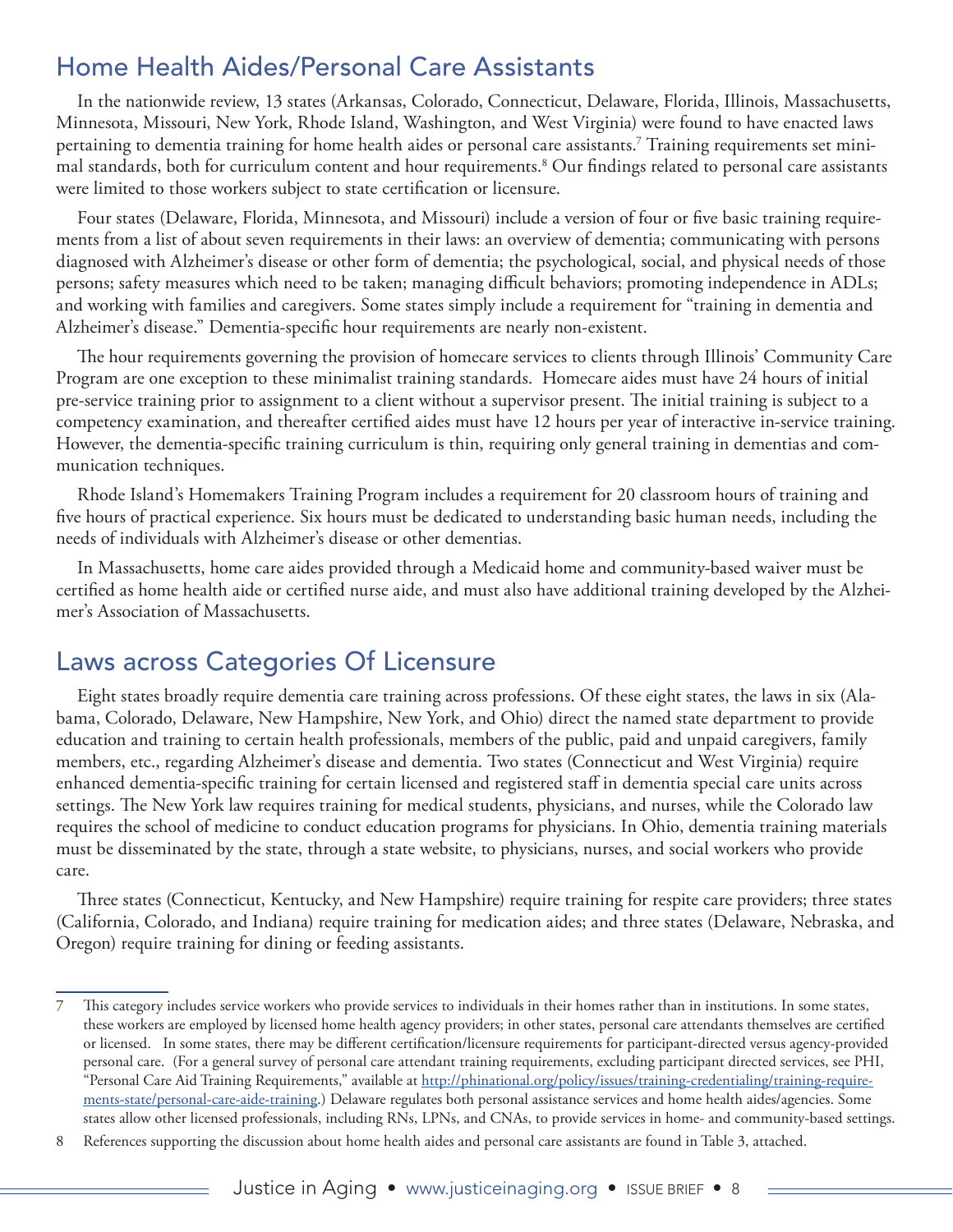## <span id="page-8-0"></span>Recommendations

**Build On Strengths**. Training requirements for CNAs and for assisted living administrators are relatively specific and robust, though not adopted in all states. The emphasis on competency based training and evaluation is particularly helpful. The survey results suggest that past advocacy around dementia training standards and requirements focused on assisted living administrators. States may want to extend dementia training standards to administrators of other settings, including nursing homes and adult day programs.

Although the dementia-specific training requirements tend to be general, several states have specifically required more robust and dementia-specific topics in their curriculum. In particular, states may want to adopt training criteria related to the use nonpharmacological and person-centered approaches to dementia care.

Nearly half of the states that regulate dementia training standards for administrators require an applicant for certification to pass a competency exam. States may want to consider competency exam requirements for administrators in other settings as well.

Hourly training requirements were rigorous, but would be improved through more stringent dementia-specific training hours required prior to certification or licensure, and as a component of annual or bi-annual continuing education.

**Prioritize Dementia Training For CNAs**. Well-trained certified nursing assistants or nurse aides are a lynchpin in providing quality, consistent, and person-centered services to residents who have Alzheimer's disease or other dementias and live in long-term care facilities (nursing homes, assisted living facilities, intermediate care facilities, or other less restrictive regulated housing). As shown above, good competency-based models are available for states to use as a basis for designing programs. States with existing programs should consider incorporating best practices from states like Wisconsin. In particular, states should adopt rules that tie dementia care curriculum topics or modules to demonstrable competencies and consider adding more continuing education requirements.

**Require Training For Both Nursing Facility And Assisted Living Administrators**. Currently most requirements are limited to administrators in assisted living.

**Make More Training Available To Home Health Aides And Personal Care Assistants**. Certification programs for home health aides should include a robust competency-based dementia component incorporating many of the elements in CNA training. Personal care assistants are a special case in that many are not certified professionals but rather are family members or other persons chosen by individuals in self-directed care models. For those providers, imposing training requirements, especially if the training is not provided free-of-charge, can be burdensome and inconsistent with the self-directed, person-centered model. However, many of these caregivers would welcome and benefit from the opportunity for dementia training. As more and more states shift resources from institutional care to home and community-based care, and as greater numbers of individuals remain in their own homes as their care needs increase, it is critical to address this need by offering personal care assistants the opportunity to access solid training that is fully funded or available at nominal cost.

Justice in Aging thanks the Alzheimer's Association for its generous support in the development of this paper. The Alzheimer's Association is the leading voluntary health organization in Alzheimer's care, support, and research. Its mission is to eliminate Alzheimer's disease through the advancement of research; to provide and enhance care and support for all affected; and to reduce the risk of dementia through the promotion of brain health.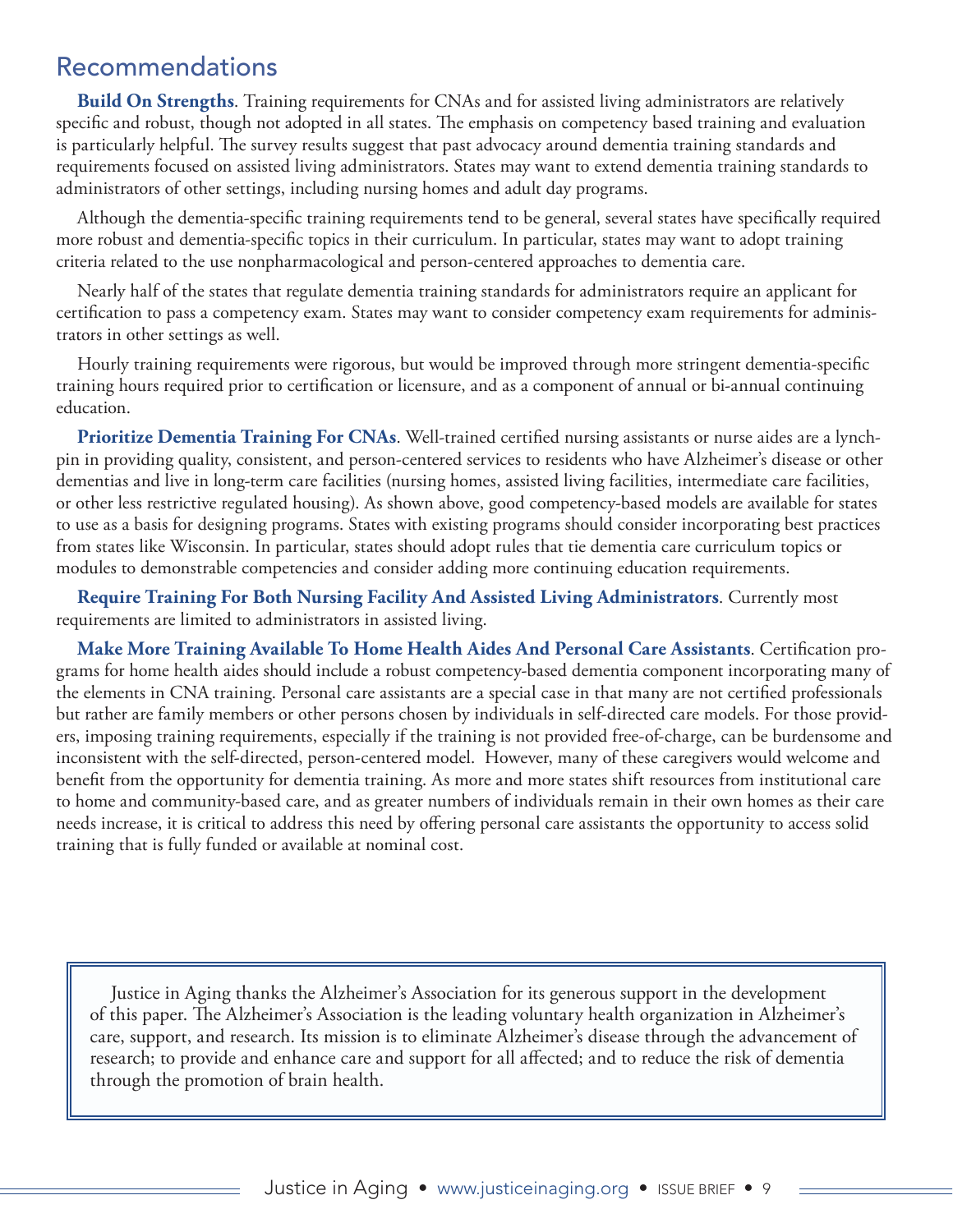| Table 1. Administrator Dementia Training |                                                                                         |                                                                                                                                                                                                                                                                                                                                               |                                                                                                                                                                            |  |
|------------------------------------------|-----------------------------------------------------------------------------------------|-----------------------------------------------------------------------------------------------------------------------------------------------------------------------------------------------------------------------------------------------------------------------------------------------------------------------------------------------|----------------------------------------------------------------------------------------------------------------------------------------------------------------------------|--|
| <b>State</b>                             | Statute or<br>Regulation                                                                | Summary                                                                                                                                                                                                                                                                                                                                       | <b>Hours</b>                                                                                                                                                               |  |
| Alabama                                  | 1. Ala. Admin.<br>Code r. 135-X-<br>$5 - .02(2013)$<br>2. Ala. Admin.<br>Code r. 135-X- | 1. Individuals wishing to be licensed as a Catego-<br>ry II assisted living administrator must complete<br>an approved eight hour Dementia Education and<br>Training program. Law requires licensure examina-<br>tion.                                                                                                                        | 1. Eight hours<br>initial demen-<br>tia-specific train-<br>ing for Category<br>$\mathsf{II}.$                                                                              |  |
|                                          | $6 - .01(2008)$                                                                         | 2. Administrator of a Category I and Category II<br>Assisted Living facility must have a minimum of 12<br>hours of continuing education per year for license<br>renewal, and in addition, administrators of Cat-<br>egory II assisted living must have an additional 6<br>hours that pertain to cognitive impairment and/or<br>dementia care. | 2. 12 hours<br>continuing edu-<br>cation annually<br>for Category I<br>and Category II,<br>plus six hours of<br>dementia-specif-<br>ic annual training<br>for Category II. |  |
| Arizona                                  | Ariz. Admin.<br>Code § R4-33-<br>603 (2013)                                             | The curriculum for assisted living facility manager<br>training programs must consist of at least 40 hours<br>of classroom instruction. Among other topics, train-<br>ing must include instruction in developing systems<br>for managing residents with dementia, Alzheimer's<br>Disease, or difficult behaviors.                             | 40 total hours,<br>including<br>dementia train-<br>ing.                                                                                                                    |  |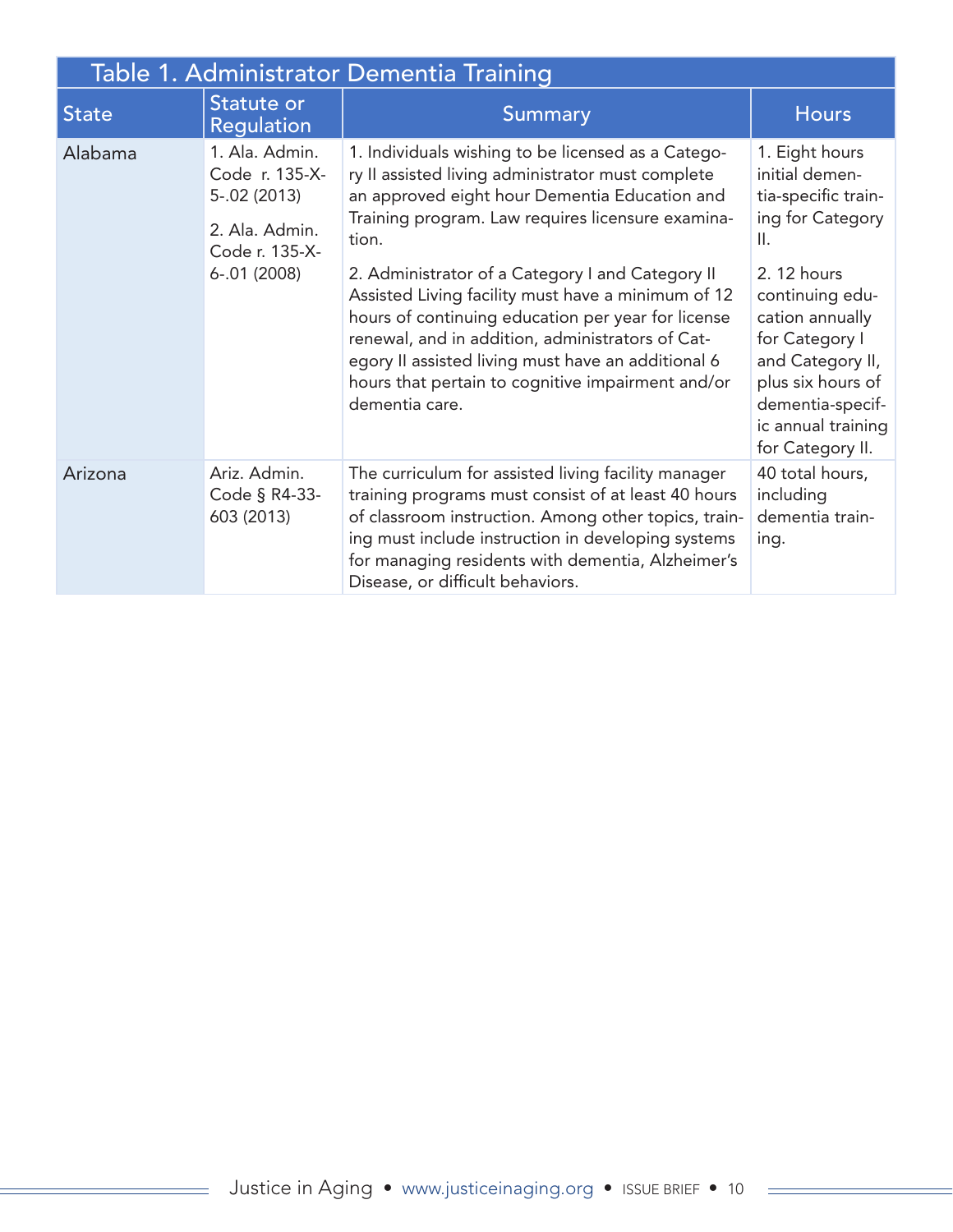| Table 1. Administrator Dementia Training |                                                                                                                                                                                                                                                                             |                                                                                                                                                                                                                                                                                                                                                                                                                                                                                                                                                                                                                                                                                                                                                                                                                                                                                                                                                                                                                                                                                                                                                                                                                                                                                                                                                                                                                                                                                                                                                                                                                                                                                                                                                                                                                                                                                                                                                                                                                                                                                                                                                                         |                                                                                                                                                                                                                                                                                                                                                                                                                                                           |
|------------------------------------------|-----------------------------------------------------------------------------------------------------------------------------------------------------------------------------------------------------------------------------------------------------------------------------|-------------------------------------------------------------------------------------------------------------------------------------------------------------------------------------------------------------------------------------------------------------------------------------------------------------------------------------------------------------------------------------------------------------------------------------------------------------------------------------------------------------------------------------------------------------------------------------------------------------------------------------------------------------------------------------------------------------------------------------------------------------------------------------------------------------------------------------------------------------------------------------------------------------------------------------------------------------------------------------------------------------------------------------------------------------------------------------------------------------------------------------------------------------------------------------------------------------------------------------------------------------------------------------------------------------------------------------------------------------------------------------------------------------------------------------------------------------------------------------------------------------------------------------------------------------------------------------------------------------------------------------------------------------------------------------------------------------------------------------------------------------------------------------------------------------------------------------------------------------------------------------------------------------------------------------------------------------------------------------------------------------------------------------------------------------------------------------------------------------------------------------------------------------------------|-----------------------------------------------------------------------------------------------------------------------------------------------------------------------------------------------------------------------------------------------------------------------------------------------------------------------------------------------------------------------------------------------------------------------------------------------------------|
| <b>State</b>                             | Statute or<br><b>Regulation</b>                                                                                                                                                                                                                                             | Summary                                                                                                                                                                                                                                                                                                                                                                                                                                                                                                                                                                                                                                                                                                                                                                                                                                                                                                                                                                                                                                                                                                                                                                                                                                                                                                                                                                                                                                                                                                                                                                                                                                                                                                                                                                                                                                                                                                                                                                                                                                                                                                                                                                 | <b>Hours</b>                                                                                                                                                                                                                                                                                                                                                                                                                                              |
| California                               | 1. Cal. Health.<br>& Safety Code<br>1569.23 (2016)<br>2. Cal. Health.<br>& Safety Code<br>1569.616 (2014)<br>3. Cal. Health.<br>& Safety Code<br>1569.616 (2015)<br>4. Cal. Health.<br>& Safety Code<br>1569.616 (2016)<br>5. Cal. Code<br>Regs. tit. 22,<br>§ 87407 (2008) | 1. (Effective 1/1/2016) Certification as the designat-<br>ed administrator of a residential care facility for the<br>elderly requires 80 hours of course work, including<br>an undetermined amount designated for studying<br>the management of Alzheimer's disease and relat-<br>ed dementias, including nonpharmacologic, per-<br>son-centered approaches to dementia care. It also<br>requires a competency exam.<br>2. (Expired 12/31/2014) Certification of administra-<br>tors of residential care facilities for the elderly re-<br>quired completion of at least four hours of training<br>on serving clients with dementia and a competency<br>exam. Renewal every two years required at least<br>eight hours of instruction on serving clients with<br>dementia, including instruction related to direct<br>care, physical environment, and admissions proce-<br>dures and assessment.<br>3. (Effective 2015) Training requirements remain<br>the same as the previous version of the statute<br>which expired on December 31, 2014.<br>4. (Effective 1/1/2016) New law on certification<br>of administrators of residential care facilities for<br>the elderly will require 80 hours of training, but<br>no longer require at least four hours of training on<br>serving clients with dementia. The new law adds a<br>requirement that dementia training include train-<br>ing in medication management and the adverse<br>effects of psychotropic drugs for use in controlling<br>the behavior of persons with dementia. It also<br>requires training in non-pharmacological approach-<br>es and person-centered care. A competency exam<br>is required. The administrator's license must be<br>renewed every two years. Requirements for re-<br>newal include at least eight hours of instruction on<br>serving clients with dementia, including instruction<br>related to direct care, physical environment, and<br>admissions procedures and assessment.<br>5. Administrators of residential care facilities for the<br>elderly must have eight hours of training in Alzhei-<br>mer's disease and dementia as continuing educa-<br>tion every two years. | 1.80 total hours,<br>including de-<br>mentia training.<br>2. Four hours<br>initial demen-<br>tia-specific train-<br>ing, plus eight<br>hours annual<br>dementia-specif-<br>ic instruction.<br>3. The same as<br>No. 2, above.<br>4.80 hours<br>initial training,<br>including de-<br>mentia training,<br>plus eight hours<br>dementia-specif-<br>ic training every<br>two years.<br>5. Eight hours<br>dementia-specif-<br>ic training every<br>two years. |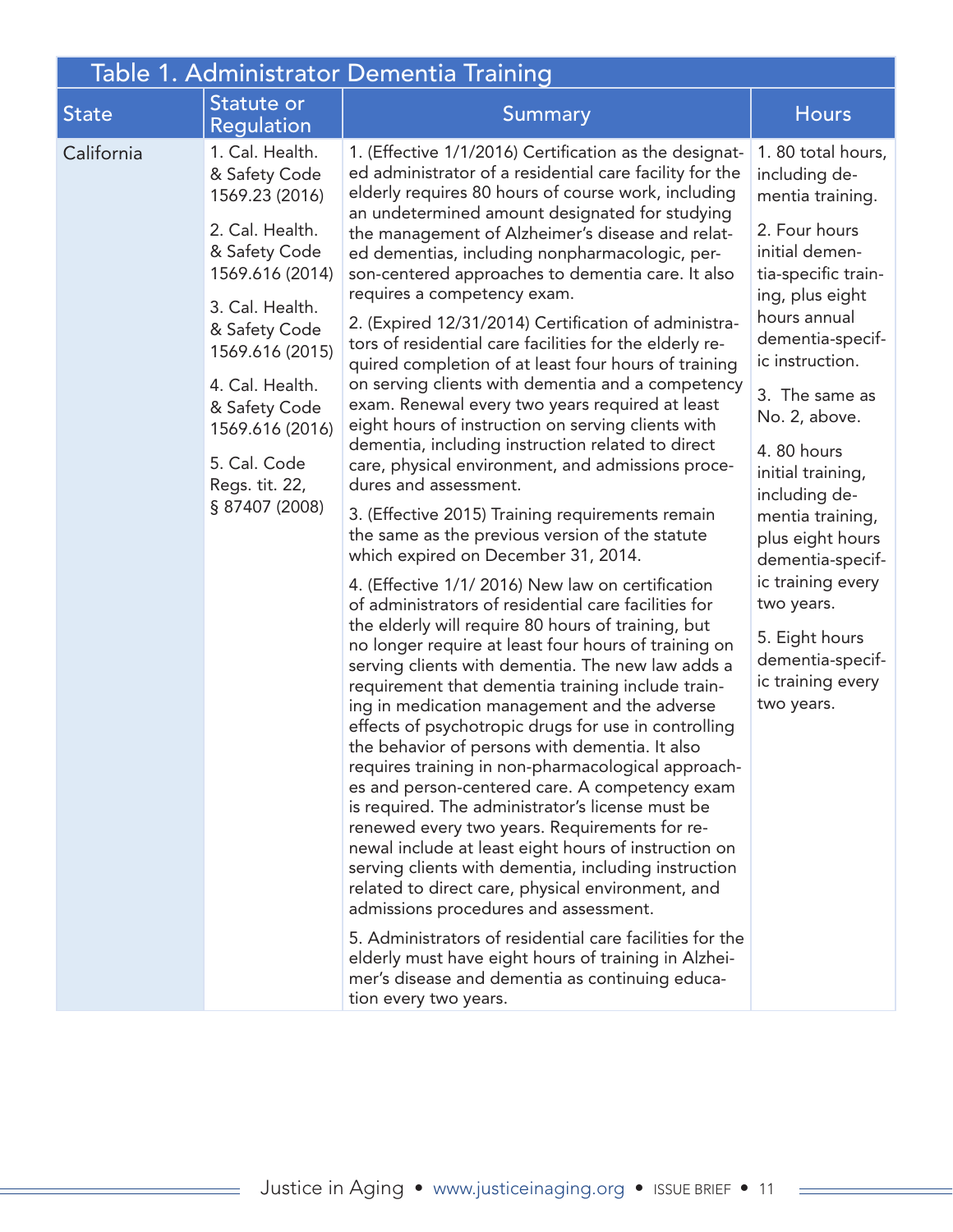| Table 1. Administrator Dementia Training |                                                                                            |                                                                                                                                                                                                                                                                                                                                                                                                                                                                                                                                                                                                                                                                                                                                                                                                                                                               |                                                                                                                                                                      |
|------------------------------------------|--------------------------------------------------------------------------------------------|---------------------------------------------------------------------------------------------------------------------------------------------------------------------------------------------------------------------------------------------------------------------------------------------------------------------------------------------------------------------------------------------------------------------------------------------------------------------------------------------------------------------------------------------------------------------------------------------------------------------------------------------------------------------------------------------------------------------------------------------------------------------------------------------------------------------------------------------------------------|----------------------------------------------------------------------------------------------------------------------------------------------------------------------|
| <b>State</b>                             | Statute or<br><b>Regulation</b>                                                            | <b>Summary</b>                                                                                                                                                                                                                                                                                                                                                                                                                                                                                                                                                                                                                                                                                                                                                                                                                                                | <b>Hours</b>                                                                                                                                                         |
| Colorado                                 | 6 Colo. Code<br>Regs. § 1011-<br>1:VII-1.103<br>(2013)                                     | Administrators of assisted living residences are<br>required to have at least 30 hours of training, with<br>at least 15 hours of training with an emphasis on<br>meeting the personal, social, and emotional care<br>needs of the resident population served, for exam-<br>ple, the elderly, Alzheimer's, or the severely and<br>persistently mentally ill.                                                                                                                                                                                                                                                                                                                                                                                                                                                                                                   | 30 hours ini-<br>tial training, of<br>which 15 hours<br>must be demen-<br>tia-specific.                                                                              |
| Connecticut                              | Conn. Gen.<br>Stat. § 19a-512,<br>513, 515, 519<br>(2014)                                  | Nursing home administrators are required to<br>receive Alzheimer's disease and dementia specific<br>training as a condition of licensure and renewal of<br>licensure.                                                                                                                                                                                                                                                                                                                                                                                                                                                                                                                                                                                                                                                                                         | n/a                                                                                                                                                                  |
| District of<br>Columbia                  | D.C. Code § 44-<br>107.01 (2014)                                                           | Assisted living administrators are required to com-<br>plete the basic training as well as an additional 12<br>hours of training annually, conducted by an organi-<br>zation with expertise in Alzheimer's/dementia care,<br>on managing residents who are living with cogni-<br>tive impairments.                                                                                                                                                                                                                                                                                                                                                                                                                                                                                                                                                            | 12 hours annual<br>training.                                                                                                                                         |
| Florida                                  | 1. Fla. Stat.<br>§ 429.52 (2007)<br>2. Fla. Admin.<br>Code Ann. r.<br>58A-5.0191<br>(2010) | 1. Administrators and other staff of assisted living<br>facilities are required to meet minimum training<br>requirements and to pass a competency test. The<br>competency test must include the topic of training<br>and education in the care of persons with Alzhei-<br>mer's disease and related disorders. Administra-<br>tors are required to have a minimum of 12 hours of<br>continuing education every two years.<br>2. The core training requirements for assisted living<br>facility administrators must consist of a minimum<br>of 26 hours of initial training and a competency<br>test, with a passing score of 75%. Twelve hours of<br>continuing education are required every two years.<br>Additional training (fours hours a year) is required<br>for staff in facilities that advertise providing ser-<br>vices to residents with dementia. | 1. 12 hours con-<br>tinuing educa-<br>tion every two<br>years.<br>2. 26 hours initial<br>training, plus 12<br>hours of continu-<br>ing education<br>every two years. |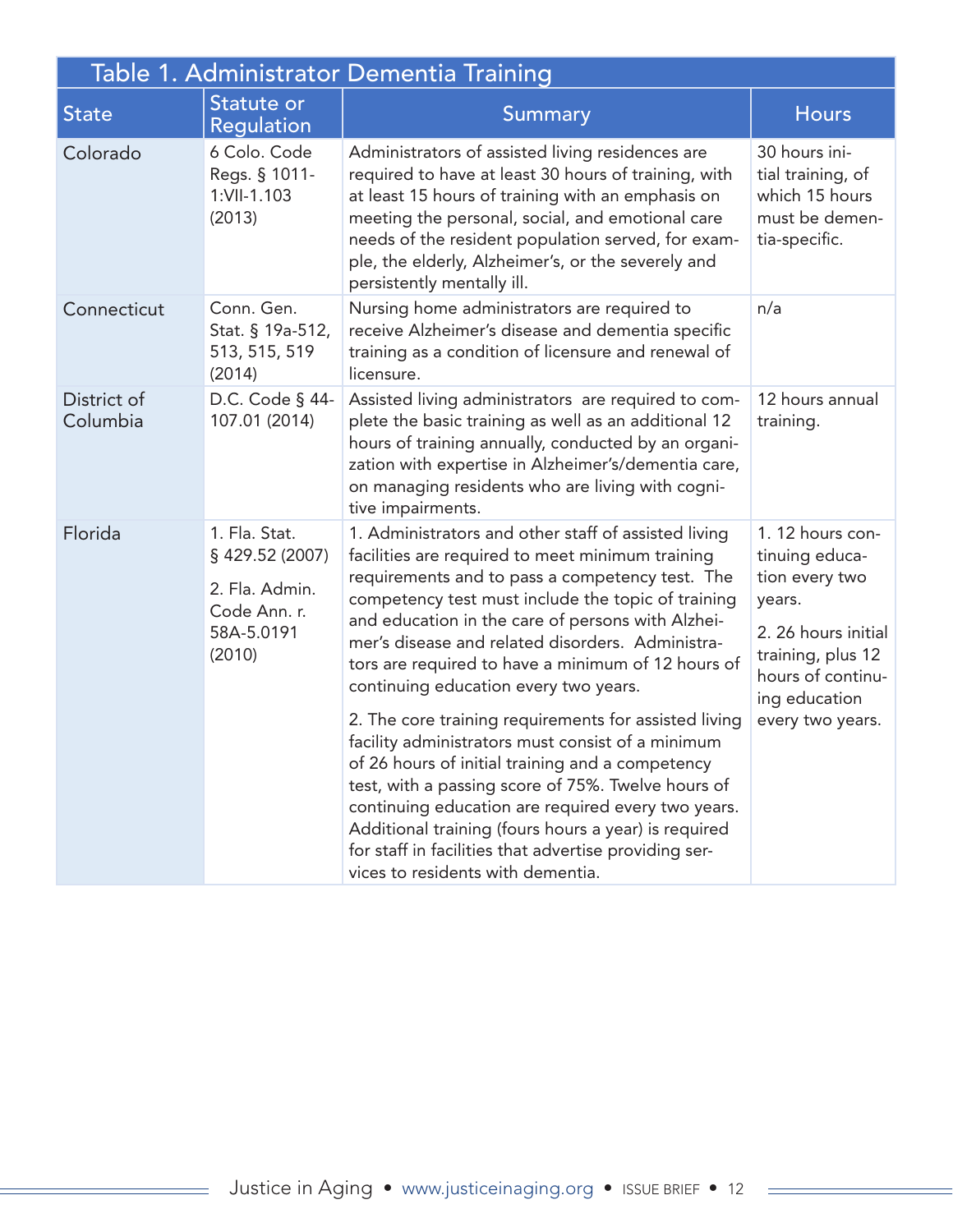| Table 1. Administrator Dementia Training |                                                                                                             |                                                                                                                                                                                                                                                                                                                                                                                                                                                                                                                                                                                                                                                                                                                                                                                                                                                                                                                                                                      |                                                                                                                                                                                                                      |  |
|------------------------------------------|-------------------------------------------------------------------------------------------------------------|----------------------------------------------------------------------------------------------------------------------------------------------------------------------------------------------------------------------------------------------------------------------------------------------------------------------------------------------------------------------------------------------------------------------------------------------------------------------------------------------------------------------------------------------------------------------------------------------------------------------------------------------------------------------------------------------------------------------------------------------------------------------------------------------------------------------------------------------------------------------------------------------------------------------------------------------------------------------|----------------------------------------------------------------------------------------------------------------------------------------------------------------------------------------------------------------------|--|
| <b>State</b>                             | Statute or<br><b>Regulation</b>                                                                             | <b>Summary</b>                                                                                                                                                                                                                                                                                                                                                                                                                                                                                                                                                                                                                                                                                                                                                                                                                                                                                                                                                       | <b>Hours</b>                                                                                                                                                                                                         |  |
| Indiana                                  | 1.410 Ind. Ad-<br>min. Code 16.2-<br>$3.1 - 13(2013)$<br>2.410 Ind. Ad-<br>min. Code 16.2-<br>$5-1.3(2013)$ | 1. Directors at Comprehensive Care Facilities (nurs-<br>ing homes) that provide or offer Alzheimer's and<br>dementia special care units must have a minimum<br>of 12 hours of dementia-specific training, and six<br>hours of continuing education yearly thereafter. Di-<br>rectors must be trained to meet the needs or pref-<br>erences, or both, of cognitively impaired residents;<br>and gain understanding of the current standards of<br>care for residents with dementia.<br>2. Directors at Residential Care Facilities (assisted<br>living) that provide or offer Alzheimer's and demen-<br>tia special care units must have a minimum of 12<br>hours of dementia-specific training, and six hours<br>of continuing education yearly thereafter. Directors<br>must be trained to meet the needs or preferences,<br>or both, of cognitively impaired residents; and gain<br>understanding of the current standards of care for<br>residents with dementia. | 1. 12 initial hours<br>of dementia-spe-<br>cific, plus six<br>hours annual<br>continuing edu-<br>cation.<br>2. 12 initial hours<br>of dementia-spe-<br>cific, plus six<br>hours annual<br>continuing edu-<br>cation. |  |
| Maryland                                 | Md. Code.<br>Regs.<br>10.07.14.17<br>(2014)                                                                 | An assisted living manager basic course training<br>must be 12 hours in length, and include training in<br>dementia, mental health, and behavior manage-<br>ment. The regulation is very detailed and lists nu-<br>merous topics that must be covered in that training<br>(e.g., effective communication including commu-<br>nication techniques, including verbal, nonverbal,<br>tone and volume of voice, and word choice).                                                                                                                                                                                                                                                                                                                                                                                                                                                                                                                                        | 12 initial hours in<br>dementia-specif-<br>ic training.                                                                                                                                                              |  |
| Minnesota                                | 1. Minn. Stat.<br>§ 144D.065<br>(2016)<br>2. Minn. R.<br>6400.6500<br>(2014)                                | 1. (Effective 1/1/2016) Supervisors of direct-care<br>staff in housing with services must have at least<br>eight hours of initial training on topics related to<br>dementia care, and must have at least two hours of<br>training on topics related to dementia care for each<br>12 months of employment thereafter. Initial train-<br>ing topics include: an explanation of Alzheimer's<br>disease and related disorders; assistance with activ-<br>ities of daily living; problem solving with challeng-<br>ing behaviors; and communication skills.<br>2. Nursing home administrators must have certain<br>training, including a general requirement for train-<br>ing in dementia and Alzheimer's disease.                                                                                                                                                                                                                                                       | 1. Eight initial<br>hours in demen-<br>tia-specific train-<br>ing, plus two<br>hours of thereaf-<br>ter annually.<br>2. n/a                                                                                          |  |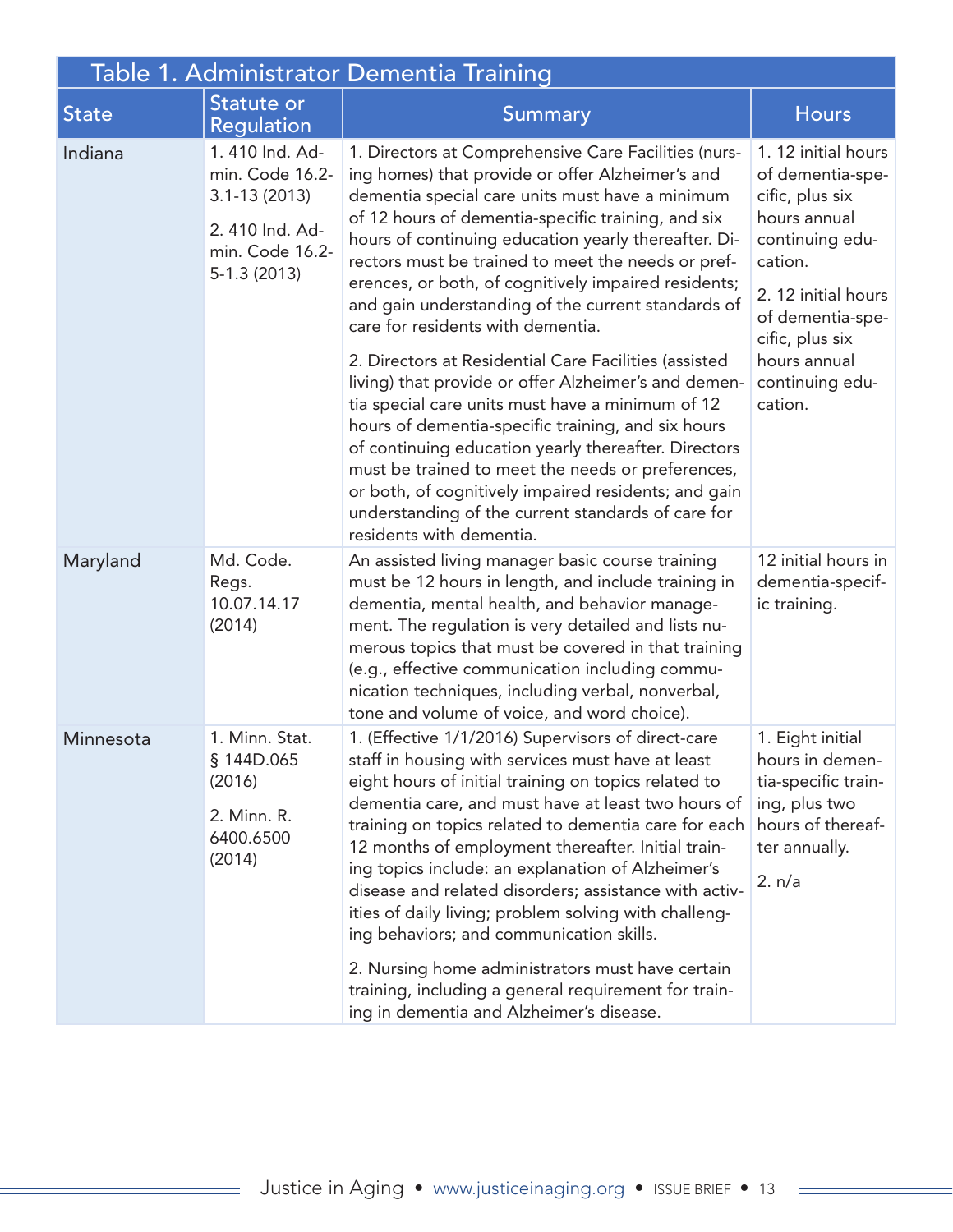| Table 1. Administrator Dementia Training |                                                                              |                                                                                                                                                                                                                                                                                                                                                                                                                                                                                                                                                                                                                                                                  |                                                                                                                                                                                                                                             |
|------------------------------------------|------------------------------------------------------------------------------|------------------------------------------------------------------------------------------------------------------------------------------------------------------------------------------------------------------------------------------------------------------------------------------------------------------------------------------------------------------------------------------------------------------------------------------------------------------------------------------------------------------------------------------------------------------------------------------------------------------------------------------------------------------|---------------------------------------------------------------------------------------------------------------------------------------------------------------------------------------------------------------------------------------------|
| <b>State</b>                             | Statute or<br><b>Regulation</b>                                              | <b>Summary</b>                                                                                                                                                                                                                                                                                                                                                                                                                                                                                                                                                                                                                                                   | <b>Hours</b>                                                                                                                                                                                                                                |
| Oregon                                   | Or. Admin. R.<br>411-057-0140<br>(2010)                                      | Administrators in a Memory Care Community<br>(formerly known as Alzheimer's Care Units) must<br>complete ten hours of annual continuing education<br>relating to caring for residents with Alzheimer's<br>disease or dementia. Memory Care Communities<br>must also develop and implement procedures that<br>address training of staff in dementia care.                                                                                                                                                                                                                                                                                                         | Ten hours annual<br>continuing edu-<br>cation.                                                                                                                                                                                              |
| Pennsylvania                             | 1.55 Pa. Code<br>§ 2600.64<br>(2007)<br>2.55 Pa. Code<br>§ 2800.64<br>(2011) | 1. Administrators of Personal Care Homes (which<br>provide ADL assistance) must receive a 100-hour<br>standardized Department-approved training course<br>and a Department-approved competency-based<br>training test with a passing score. Training must<br>include care for residents with dementia or other<br>cognitive impairment.<br>2. Administrators of Assisted Living Residences<br>must receive a 100-hour standardized Depart-<br>ment-approved training course and a Depart-<br>ment-approved competency-based training test<br>with a passing score. Training must include care for<br>residents with dementia or other cognitive impair-<br>ment. | 1. 100 initial<br>hours, includ-<br>ing dementia<br>training, plus<br>24 hours annu-<br>al continuing<br>education (not<br>dementia-spe-<br>cific).<br>2. 100 initial<br>hours, includ-<br>ing dementia<br>training, plus<br>24 hours annu- |
|                                          |                                                                              |                                                                                                                                                                                                                                                                                                                                                                                                                                                                                                                                                                                                                                                                  | al continuing<br>education (not<br>dementia-spe-<br>cific).                                                                                                                                                                                 |
| <b>Texas</b>                             | Tex. Health &<br>Safety Code<br>Ann. § 247.029<br>(1999)                     | The manager of an assisted living facility must<br>meet certain educational requirements and have<br>at least one year's experience working with people<br>with dementia.                                                                                                                                                                                                                                                                                                                                                                                                                                                                                        | n/a                                                                                                                                                                                                                                         |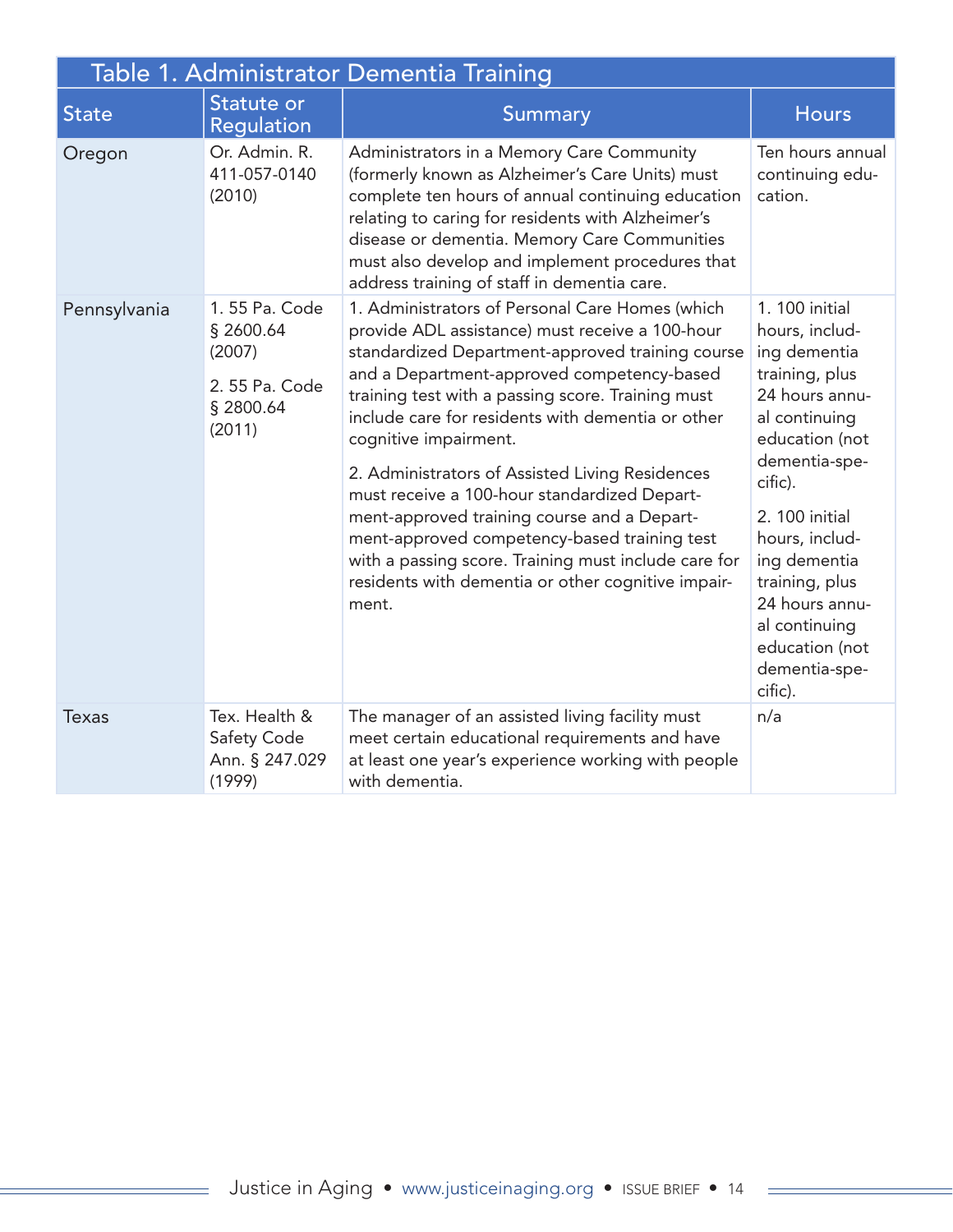| Table 1. Administrator Dementia Training |                                                                                                                                                             |                                                                                                                                                                                                                                                                                                                                                                                                                                                                                                                                                                                                                  |                                                               |  |
|------------------------------------------|-------------------------------------------------------------------------------------------------------------------------------------------------------------|------------------------------------------------------------------------------------------------------------------------------------------------------------------------------------------------------------------------------------------------------------------------------------------------------------------------------------------------------------------------------------------------------------------------------------------------------------------------------------------------------------------------------------------------------------------------------------------------------------------|---------------------------------------------------------------|--|
| <b>State</b>                             | Statute or<br>Regulation                                                                                                                                    | Summary                                                                                                                                                                                                                                                                                                                                                                                                                                                                                                                                                                                                          | <b>Hours</b>                                                  |  |
| Washington                               | 1. Wash. Admin.<br>Code § 388-<br>112-0160 (2013)<br>2. Wash. Admin.<br>Code § 388-<br>112-0300 (2013)<br>3. Wash. Admin.<br>Code § 388-<br>112-0390 (2013) | 1. Adult family home managers and assisted liv-<br>ing facility administrators must complete specialty<br>training and demonstrate competency with respect<br>to residents with special needs, including demen-<br>tia.<br>2. Manager dementia specialty training must be<br>included among the test subjects in the state-<br>required residential long-term care competency<br>test.<br>3. This regulation lays out the qualifications (in-<br>cluding education, teaching, and work experience)<br>necessary to be a "manager dementia specialty"<br>instructor in a facility that cares specifically for de- | 1. n/a<br>2. n/a<br>3. n/a                                    |  |
| Wyoming                                  | 1. WY Rules<br>and Regulations<br>HLTH AGD Ch.<br>12 § 6 (2007)<br>2. WY Rules<br>and Regulations<br>HLTH AGD Ch.<br>12 § 10 (2007)                         | mentia patients.<br>1. Managers of assisted living facilities must pass<br>an open book test on Assisted Living Facility Li-<br>censure and Program Administration Rules with a<br>passing score of 85% or greater.<br>2. Administrators and managers of assisted living<br>facilities must have at least eight of 16 hours of<br>annual continuing education related to caring for<br>individuals with severe cognitive impairments.                                                                                                                                                                            | 1. n/a<br>2. Eight hours<br>annually for ad-<br>ministrators. |  |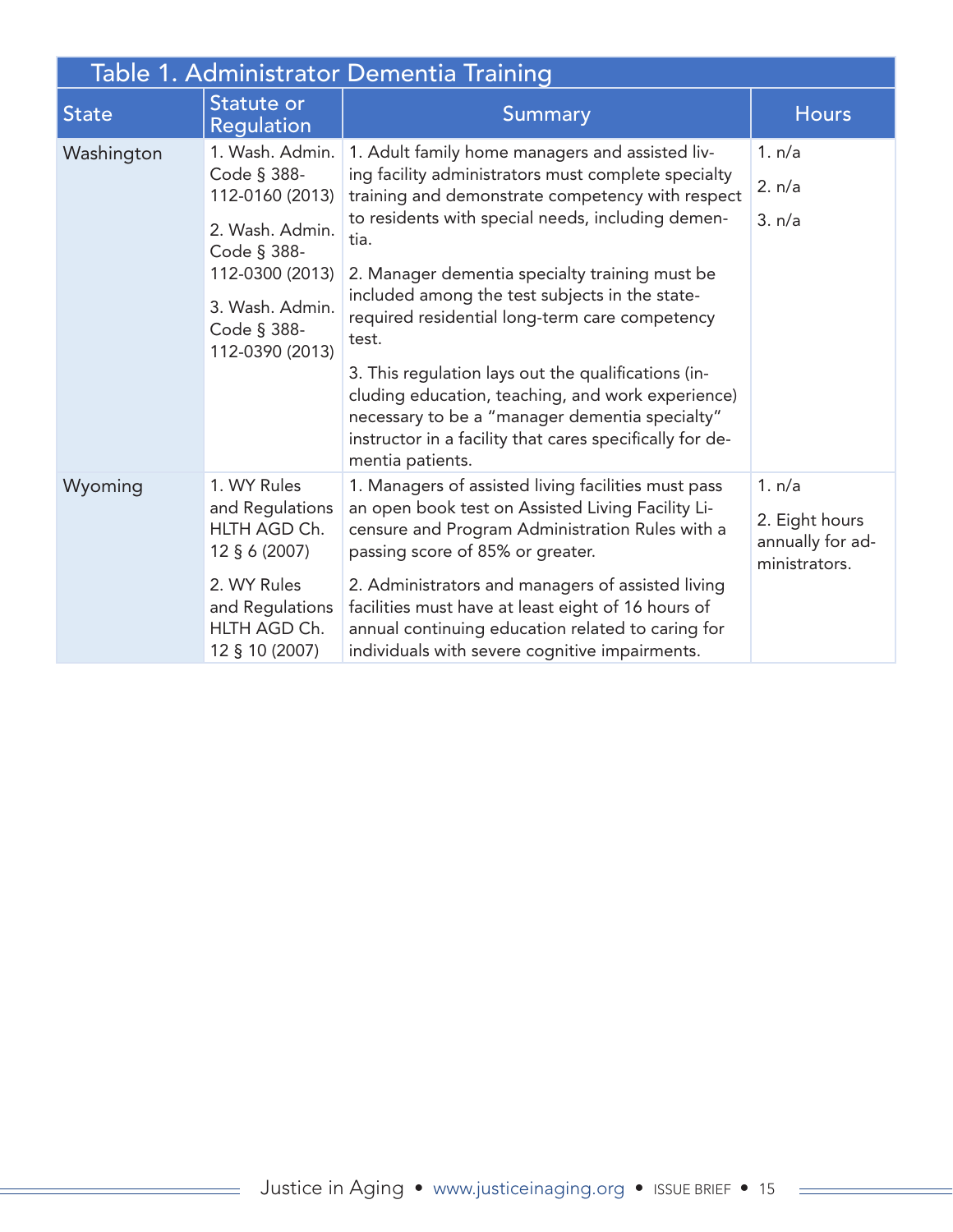| <b>Table 2. Nurse/Certified Nurse Aide Chart</b> |                                                                                          |                                                                                                                                                                                                                                                                                                                                                                                                                                                                                                                                                                                                                                                                                                            |                                                                                                                                                                                                                                                                       |                                     |
|--------------------------------------------------|------------------------------------------------------------------------------------------|------------------------------------------------------------------------------------------------------------------------------------------------------------------------------------------------------------------------------------------------------------------------------------------------------------------------------------------------------------------------------------------------------------------------------------------------------------------------------------------------------------------------------------------------------------------------------------------------------------------------------------------------------------------------------------------------------------|-----------------------------------------------------------------------------------------------------------------------------------------------------------------------------------------------------------------------------------------------------------------------|-------------------------------------|
| <b>State</b>                                     | Statute or<br><b>Regulation</b>                                                          | <b>Summary</b>                                                                                                                                                                                                                                                                                                                                                                                                                                                                                                                                                                                                                                                                                             | <b>Number Of</b><br>Hours Of<br><b>Training</b><br><b>Required</b>                                                                                                                                                                                                    | Continuing<br><b>Education</b>      |
| Arizona                                          | Ariz.<br>Admin. Code<br>§ R4-19-802<br>(2014)                                            | The curriculum for nursing assistant<br>training programs includes classroom<br>instruction, instructor-supervised<br>skills practice, and instructor-super-<br>vised clinical experience. Among the<br>subjects of instruction, classroom<br>and clinical instruction must be<br>provided in the care of cognitive-<br>ly impaired patients or residents<br>including: addressing the unique<br>needs and behaviors of individuals<br>with dementia; communicating with<br>cognitively impaired patients or res-<br>idents; reducing the effects of cog-<br>nitive impairment; and appropriate<br>responses to the behavior of cogni-<br>tively impaired individuals.                                     | Minimum of<br>120 hours of to-<br>tal instruction,<br>including 40<br>hours of class-<br>room instruc-<br>tion, 20 hours<br>of instructor-su-<br>pervised skills<br>practice, and<br>40 hours of<br>instructor-su-<br>pervised clinical<br>experience.                | n/a                                 |
| Arkansas                                         | 1. Ark. Code<br>Ann. § 20-10-<br>705 (2005)<br>2. Ark. Code<br>R. 016.06.07-IV<br>(2012) | 1. The Office of Long-Term Care<br>is required to promulgate regula-<br>tions regarding the implementation<br>of an aide training program for all<br>long-term care facilities, which must<br>include 15 hours of training specific<br>to Alzheimer's disease and related<br>dementia.<br>2. Long-term care facility nursing<br>assistant training programs must<br>include the Arkansas LTC Nursing<br>Assistant Training Curriculum, and<br>trainees must pass a state compe-<br>tency evaluation (regulations for<br>competency evaluation are not<br>dementia-specific). The regulation<br>encourages nursing homes to offer<br>in-service dementia training to CNAs<br>certified before July 1, 2006. | 1. A minimum<br>of 90 hours of<br>aide training, of<br>which 15 hours<br>of training must<br>be specific to<br>Alzheimer's<br>disease and re-<br>lated dementia.<br>2. A minimum<br>of 90 hours of<br>aide training,<br>and passing<br>grade on com-<br>petency exam. | 1. n/a<br>2. One hour<br>per month. |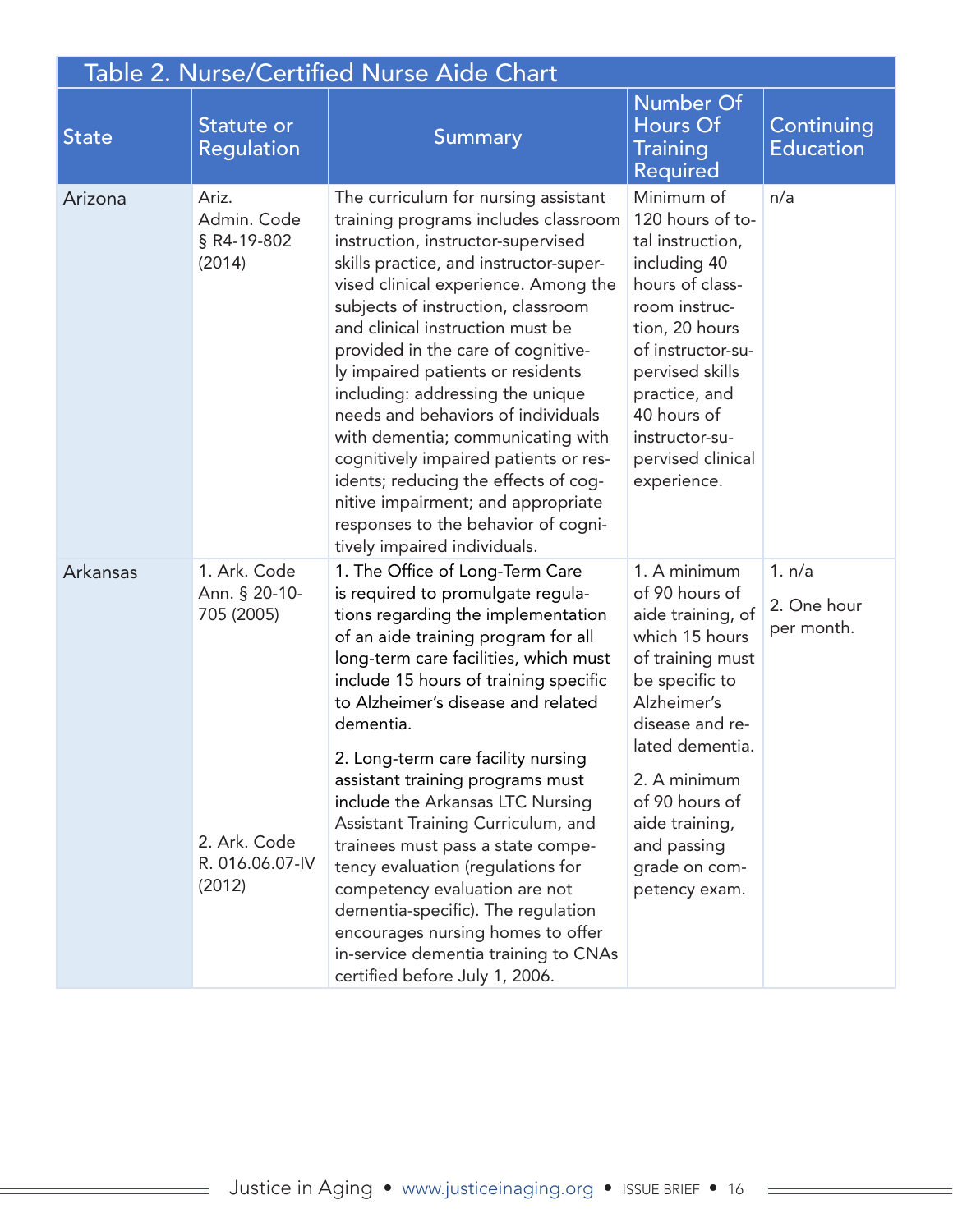| <b>Table 2. Nurse/Certified Nurse Aide Chart</b> |                                                                                                                                                                                                                                                                   |                                                                                                                                                                                                                                                                                                                                                                                                                                                                                                                                                                                                                                                                                                                                                                                                                                                                                                                                                                                                                                                                                                                                                                                            |                                                                                                                                                                                                                                                                                                                                                                                                                                      |                                                                                               |  |
|--------------------------------------------------|-------------------------------------------------------------------------------------------------------------------------------------------------------------------------------------------------------------------------------------------------------------------|--------------------------------------------------------------------------------------------------------------------------------------------------------------------------------------------------------------------------------------------------------------------------------------------------------------------------------------------------------------------------------------------------------------------------------------------------------------------------------------------------------------------------------------------------------------------------------------------------------------------------------------------------------------------------------------------------------------------------------------------------------------------------------------------------------------------------------------------------------------------------------------------------------------------------------------------------------------------------------------------------------------------------------------------------------------------------------------------------------------------------------------------------------------------------------------------|--------------------------------------------------------------------------------------------------------------------------------------------------------------------------------------------------------------------------------------------------------------------------------------------------------------------------------------------------------------------------------------------------------------------------------------|-----------------------------------------------------------------------------------------------|--|
| <b>State</b>                                     | Statute or<br><b>Regulation</b>                                                                                                                                                                                                                                   | <b>Summary</b>                                                                                                                                                                                                                                                                                                                                                                                                                                                                                                                                                                                                                                                                                                                                                                                                                                                                                                                                                                                                                                                                                                                                                                             | <b>Number Of</b><br>Hours Of<br><b>Training</b><br>Required                                                                                                                                                                                                                                                                                                                                                                          | Continuing<br><b>Education</b>                                                                |  |
| California                                       | 1. Cal. Health.<br>& Safety Code.<br>1263 (2002)<br>2. Cal. Health.<br>& Safety Code.<br>1337.1 (2013)<br>3. Cal. Health.<br>& Safety Code.<br>1337.3 (2013)<br>4. Cal. Code.<br>Regs. tit. 22<br>§71835 (2013)<br>5. Cal. Code<br>Regs. tit. 22<br>§71847 (1992) | 1. Certified nurse assistants em-<br>ployed in skilled nursing facilities<br>or intermediate care facilities must<br>have two hours of dementia train-<br>ing initially and five hours annually<br>thereafter.<br>2. Precertification nurse assistant<br>training programs in skilled nurs-<br>ing facilities or intermediate care<br>facilities must include 60 hours of<br>classroom training, and 100 hours<br>of supervised and on-the-job clini-<br>cal training. A competency exam is<br>required.<br>3. The Department shall inspect and<br>maintain a list of approved nurse as-<br>sistant training programs, including<br>the program's pass rate on compe-<br>tency exam.<br>4. Regulations establish the require-<br>ments and training modules for a<br>certification program for certified<br>nurse assistants, including a module<br>on theories of long-term care, includ-<br>ing Alzheimer's and other dementias.<br>A competency evaluation is required.<br>5. Nursing facilities must have annu-<br>al in-service training programs, and<br>provide continuing education in the<br>topics specified, including working<br>with patients with confusion and<br>dementia. | 1. Two hours<br>initial dementia<br>training.<br>2. Two of the<br>60 hours, and<br>four of the 100<br>hours must<br>address the<br>special needs of<br>persons includ-<br>ing those with<br>Alzheimer's dis-<br>ease and other<br>dementias.<br>3. Same as<br>above.<br>4. Two hours<br>must address<br>the module in-<br>cluding Alzhei-<br>mer's and other<br>dementias.<br>5. 24 hours an-<br>nually, non-de-<br>mentia specific. | 1. Five hours<br>annual demen-<br>tia training.<br>2. Required<br>but hours not<br>specified. |  |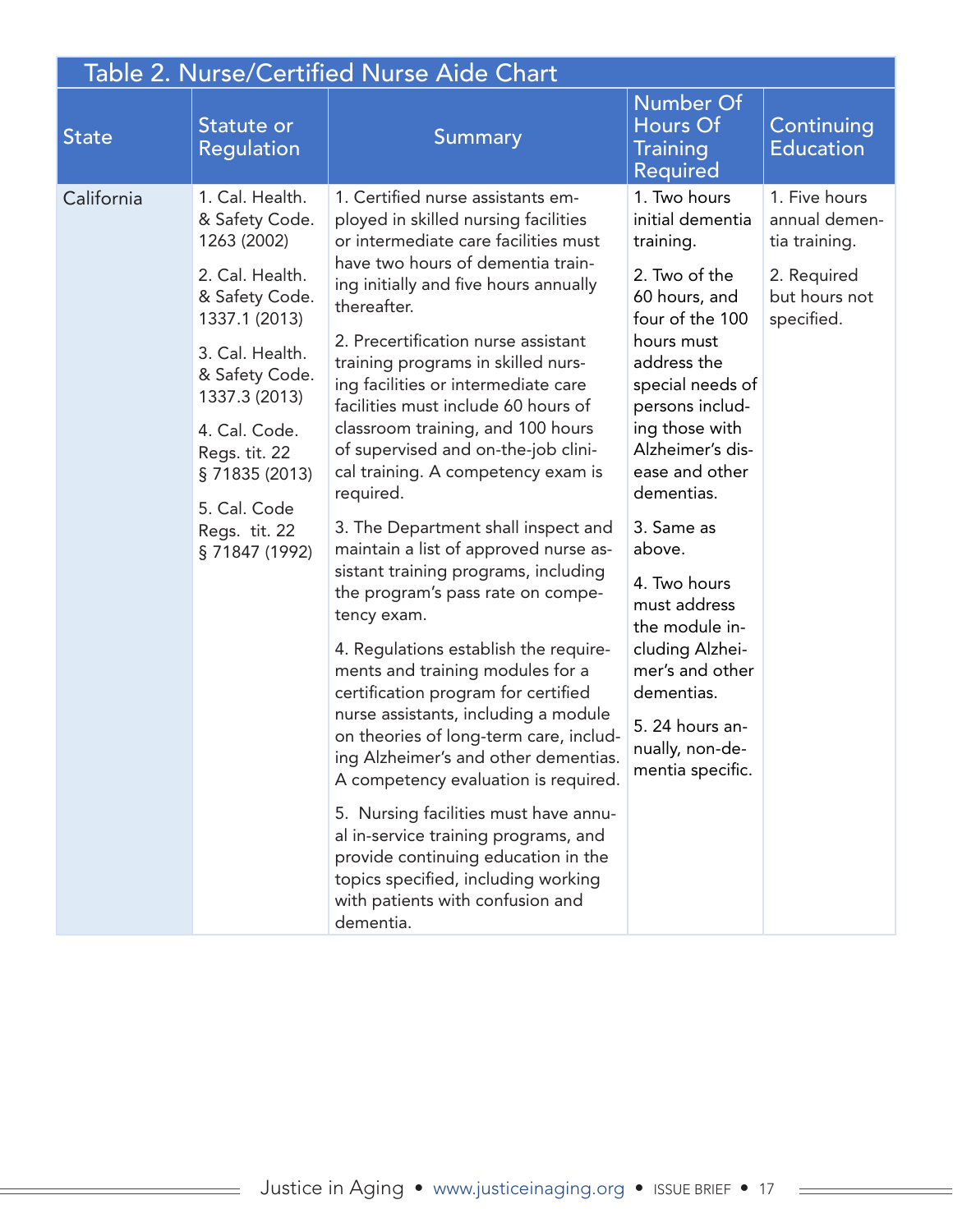| Table 2. Nurse/Certified Nurse Aide Chart |                                                     |                                                                                                                                                                                                                                                                                                                                                                                                                                                                                                                                                                                             |                                                                                                                                                                                                                                           |                                                                                                       |  |
|-------------------------------------------|-----------------------------------------------------|---------------------------------------------------------------------------------------------------------------------------------------------------------------------------------------------------------------------------------------------------------------------------------------------------------------------------------------------------------------------------------------------------------------------------------------------------------------------------------------------------------------------------------------------------------------------------------------------|-------------------------------------------------------------------------------------------------------------------------------------------------------------------------------------------------------------------------------------------|-------------------------------------------------------------------------------------------------------|--|
| <b>State</b>                              | Statute or<br><b>Regulation</b>                     | Summary                                                                                                                                                                                                                                                                                                                                                                                                                                                                                                                                                                                     | Number Of<br>Hours Of<br><b>Training</b><br><b>Required</b>                                                                                                                                                                               | Continuing<br><b>Education</b>                                                                        |  |
| Colorado                                  | 3 Colo. Code<br>Regs. § 716-<br>$1:11-5(2014)$      | The education and training require-<br>ments for nurse aide training pro-<br>grams must include training in the<br>care of cognitively impaired individ-<br>uals: (1) techniques for addressing<br>the unique needs and behaviors of<br>individuals with dementia (Alzhei-<br>mer's and others); (2) communicating<br>with cognitively impaired clients; (3)<br>understanding the behavior of cog-<br>nitively impaired clients; (4) appro-<br>priate responses to the behavior of<br>cognitively impaired clients; and (5)<br>methods of reducing the effects of<br>cognitive impairments. | 75 hours,<br>non-demen-<br>tia-specific.                                                                                                                                                                                                  |                                                                                                       |  |
| Delaware                                  | 16-3000-3220<br>Del. Admin.<br>Code § 2.0<br>(2013) | The recertification requirements for<br><b>Certified Nursing Assistants include</b><br>dementia training in the following<br>topics: communicating with persons<br>diagnosed as having Alzheimer's<br>disease or other forms of dementia;<br>the psychological, social, and phys-<br>ical needs of those persons; safety<br>measures which need to be taken<br>with those persons; and prevention<br>of patient abuse.                                                                                                                                                                      | n/a                                                                                                                                                                                                                                       | Six hours of<br>dementia-spe-<br>cific training<br>during each 24<br>month certifi-<br>cation period. |  |
| District of Co-<br>lumbia                 | D.C. Mun.<br>Regs. tit. 29,<br>§ 3204 (2014)        | In nurse aide training program cur-<br>riculum, initial 16 hours of training<br>must include instruction in the care<br>of cognitively impaired residents:<br>techniques for addressing the unique<br>needs and behaviors of individu-<br>als with dementia; communication<br>with cognitively impaired residents;<br>understanding the behavior of cog-<br>nitively impaired residents; appro-<br>priate responses to the behavior of<br>cognitively impaired residents; and<br>methods of reducing the effects of<br>cognitive impairments.                                               | 120 hours of<br>training; 16<br>hours of train-<br>ing must be<br>complete prior<br>to any nurse<br>aide's contact<br>with a resi-<br>dent and must<br>include instruc-<br>tion in the care<br>of cognitively<br>impaired resi-<br>dents. | n/a                                                                                                   |  |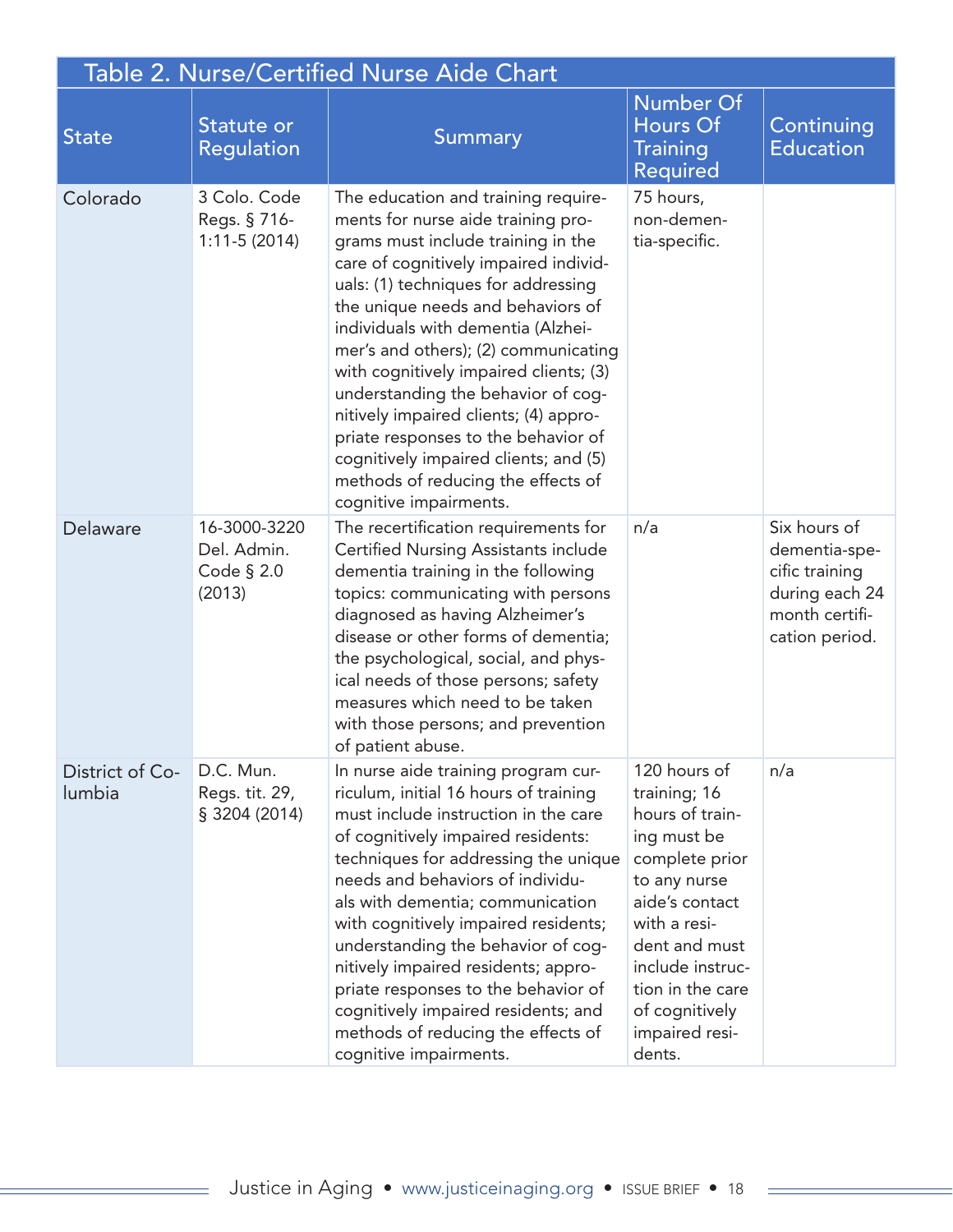| Table 2. Nurse/Certified Nurse Aide Chart |                                                                                                                  |                                                                                                                                                                                                                                                                                                                                                                                                                                                                                                                                              |                                                                                                                                                                                                                                                                                                                                                                                                                    |                                                                          |  |
|-------------------------------------------|------------------------------------------------------------------------------------------------------------------|----------------------------------------------------------------------------------------------------------------------------------------------------------------------------------------------------------------------------------------------------------------------------------------------------------------------------------------------------------------------------------------------------------------------------------------------------------------------------------------------------------------------------------------------|--------------------------------------------------------------------------------------------------------------------------------------------------------------------------------------------------------------------------------------------------------------------------------------------------------------------------------------------------------------------------------------------------------------------|--------------------------------------------------------------------------|--|
| <b>State</b>                              | Statute or<br><b>Regulation</b>                                                                                  | <b>Summary</b>                                                                                                                                                                                                                                                                                                                                                                                                                                                                                                                               | <b>Number Of</b><br>Hours Of<br><b>Training</b><br>Required                                                                                                                                                                                                                                                                                                                                                        | Continuing<br><b>Education</b>                                           |  |
| Illinois                                  | 1. Ill. Admin.<br>Code tit. 77,<br>§ 395.150<br>(2013)<br>2. Ill. Admin.<br>Code tit. 77,<br>§ 395.300<br>(2013) | 1. Basic Nursing Assistants Training<br>Programs must include 12 hours of<br>theory instruction related to Alzhei-<br>mer's disease and other dementias.<br>2. This regulation outlines the train-<br>ing curriculum and requirements for<br>long-term care assistants and aides<br>training programs. The requirements<br>are complex and comprehensive,<br>and do not lend themselves to<br>summarization, but are among the<br>strongest in this survey.                                                                                  | 1. 120 hours<br>of instruction:<br>80 hours of<br>theory, includ-<br>ing 12 hours<br>of the theory<br>of Alzheimer's<br>disease, and 40<br>hours of clinical.                                                                                                                                                                                                                                                      | n/a                                                                      |  |
| Indiana                                   | 410 Ind. Admin.<br>Code 16.2-3.1-<br>14 (2013)                                                                   | Nurse aides hired to work in Com-<br>prehensive Care Facilities (nursing<br>homes) are required to receive<br>instruction in the care of cognitively<br>impaired residents including: tech-<br>niques for addressing the unique<br>needs and behaviors of individuals<br>with dementia; communicating with<br>cognitively impaired residents; un-<br>derstanding the behavior of cogni-<br>tively impaired residents; the appro-<br>priate responses to these residents,<br>and methods of reducing the effects<br>of cognitive impairments. | 30 hours of<br>initial instruc-<br>tion, including<br>14 hours in the<br>care of cogni-<br>tively impaired<br>residents.<br>Staff who have<br>regular contact<br>with residents<br>must have a<br>minimum of six<br>hours of de-<br>mentia-specific<br>training within<br>six months of<br>employment,<br>or within 30<br>days for those<br>assigned to the<br>Alzheimer's and<br>dementia spe-<br>cial care unit. | Three hours<br>annual demen-<br>tia-specific<br>continuing<br>education. |  |

Ξ

 $\equiv$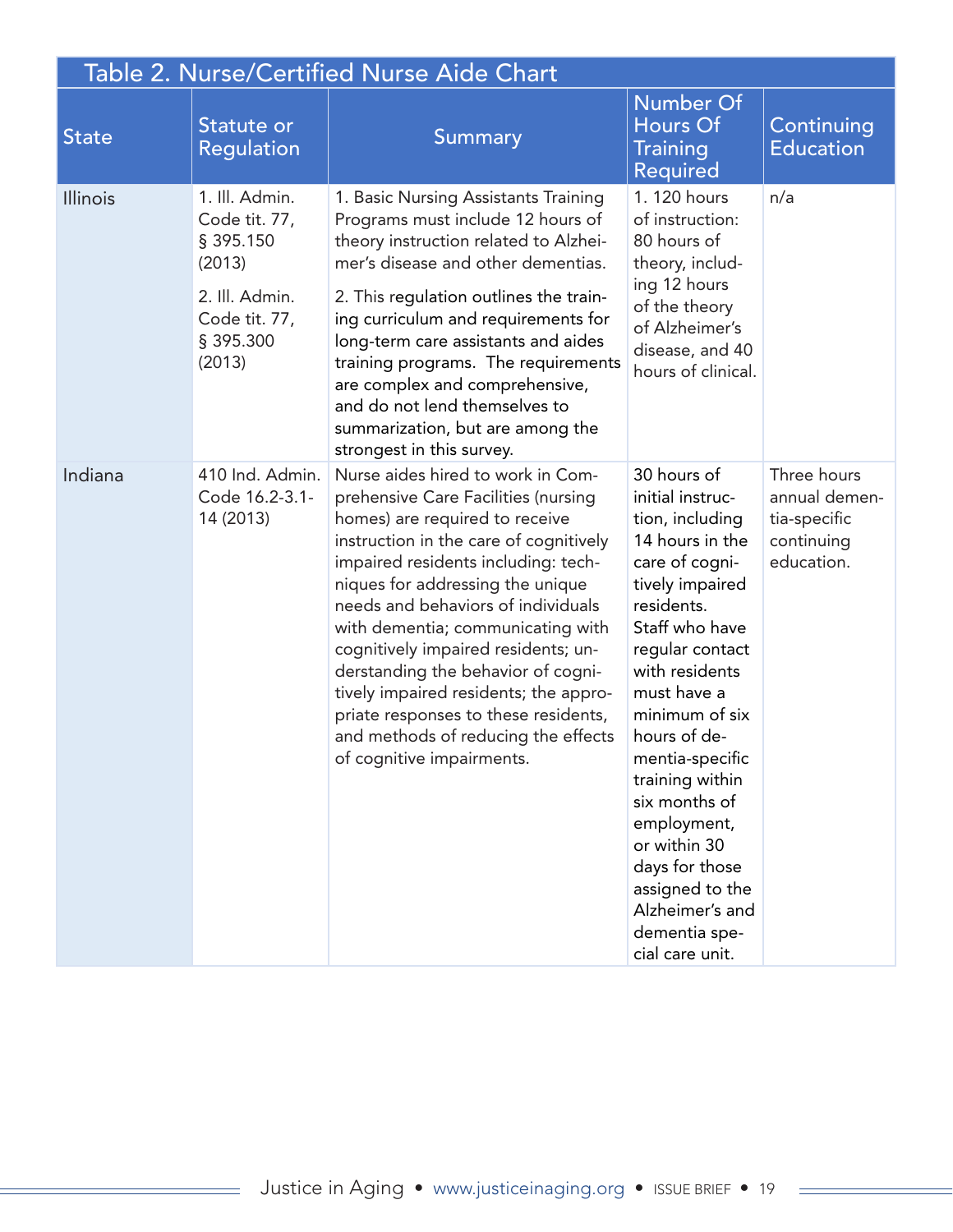| <b>Table 2. Nurse/Certified Nurse Aide Chart</b> |                                               |                                                                                                                                                                                                                                                                                                                                                                                                                                                                                                                                                                                                                                                                   |                                                                                                                                                                                                      |                                                                                                                                                            |  |
|--------------------------------------------------|-----------------------------------------------|-------------------------------------------------------------------------------------------------------------------------------------------------------------------------------------------------------------------------------------------------------------------------------------------------------------------------------------------------------------------------------------------------------------------------------------------------------------------------------------------------------------------------------------------------------------------------------------------------------------------------------------------------------------------|------------------------------------------------------------------------------------------------------------------------------------------------------------------------------------------------------|------------------------------------------------------------------------------------------------------------------------------------------------------------|--|
| <b>State</b>                                     | Statute or<br><b>Regulation</b>               | <b>Summary</b>                                                                                                                                                                                                                                                                                                                                                                                                                                                                                                                                                                                                                                                    | <b>Number Of</b><br>Hours Of<br><b>Training</b><br><b>Required</b>                                                                                                                                   | Continuing<br><b>Education</b>                                                                                                                             |  |
| lowa                                             | 441 Iowa Ad-<br>min. Code r.<br>81.16 (2014)  | Nurse aides in nursing facilities<br>must receive pre-direct care training<br>regarding the care of cognitively<br>impaired residents, including: tech-<br>niques for addressing the unique<br>needs and behaviors of persons with<br>dementia (Alzheimer's and others);<br>communicating with cognitively<br>impaired residents; understanding<br>the behavior of cognitively impaired<br>residents; appropriate responses to<br>the behavior of cognitively impaired<br>residents; and methods of reducing<br>the effects of cognitive impairments.<br>Nurse aides are required to com-<br>plete a training and competency<br>evaluation approved by the state. | 75 hours of<br>initial training,<br>of which an<br>unspecified<br>portion of a 16<br>hours subset<br>must include<br>training relat-<br>ed to the care<br>of cognitively<br>impaired resi-<br>dents. | n/a                                                                                                                                                        |  |
| Louisiana                                        | La. Admin.<br>Code tit. 48,<br>§ 10015 (2012) | Nurse aide training and competency<br>evaluation programs must cover cur-<br>riculum set forth in the rule, includ-<br>ing the requirement that each unit<br>objective have a performance criteria<br>which is measurable and serves as a<br>basis for a competency evaluation.<br>The training program must ensure<br>competency in caring for residents<br>suffering from Alzheimer's disease or<br>dementia.                                                                                                                                                                                                                                                   | 80 hours of<br>training, 40<br>hours of class-<br>room training,<br>and 40 hours of<br>clinical train-<br>ing. Dementia<br>training must<br>be included,<br>but hours not<br>specified.              | n/a                                                                                                                                                        |  |
| Maine                                            | 10-144 Me.<br>Code R.110,<br>§ 8.C (2014)     | Certified nursing assistants working<br>in dementia care units of nursing<br>homes must receive annual in-service<br>education, including training on pro-<br>viding nursing services to residents<br>with cognitive impairments.                                                                                                                                                                                                                                                                                                                                                                                                                                 | n/a                                                                                                                                                                                                  | 12 hours per<br>year in-service,<br>which must<br>include training<br>related to pro-<br>viding services<br>to residents<br>with cognitive<br>impairments. |  |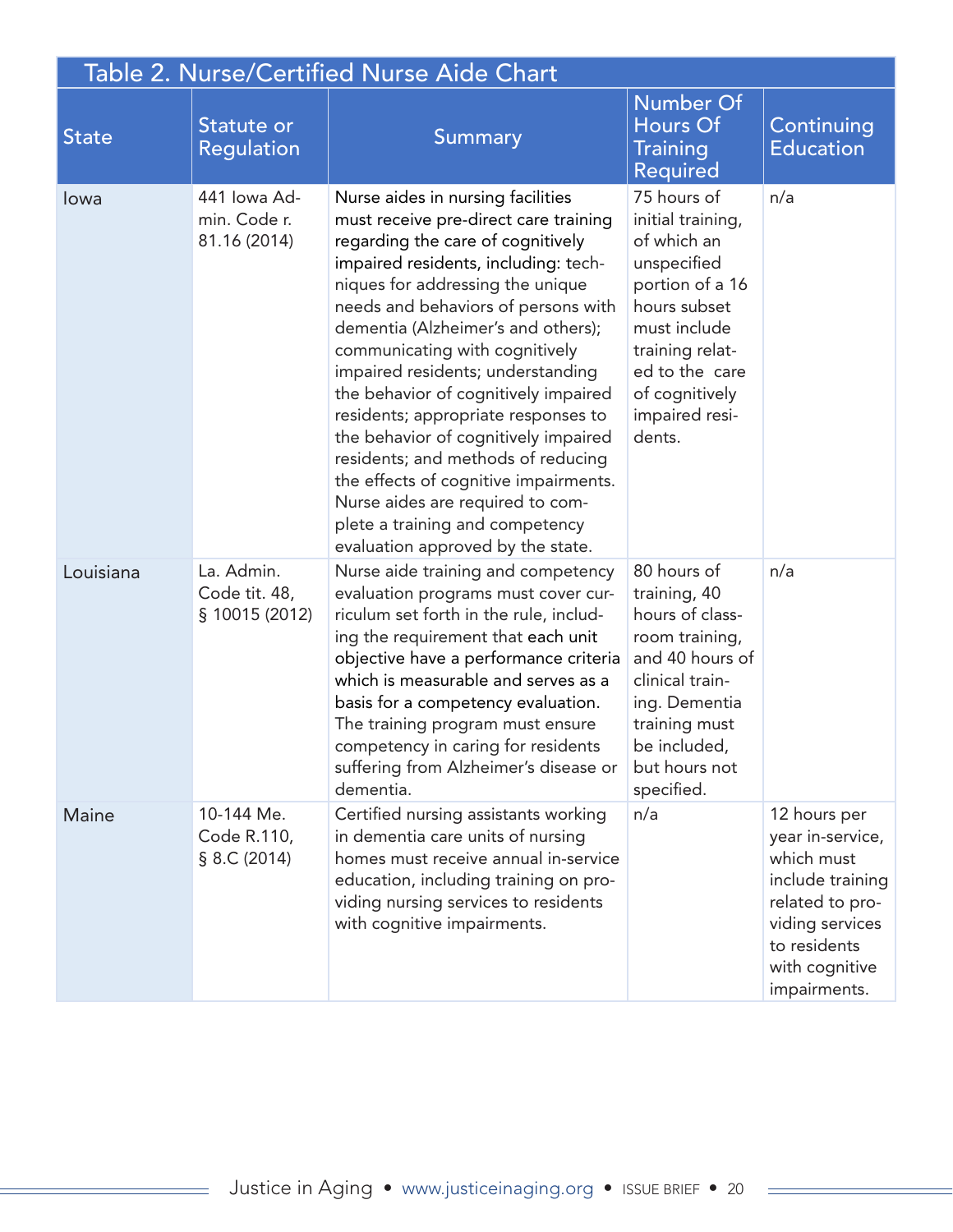|              | Table 2. Nurse/Certified Nurse Aide Chart                                                              |                                                                                                                                                                                                                                                                                                                                                                                                                                                                                                                                                                                          |                                                                                                                                                                                                                                      |                                                                                                                                                                                               |  |
|--------------|--------------------------------------------------------------------------------------------------------|------------------------------------------------------------------------------------------------------------------------------------------------------------------------------------------------------------------------------------------------------------------------------------------------------------------------------------------------------------------------------------------------------------------------------------------------------------------------------------------------------------------------------------------------------------------------------------------|--------------------------------------------------------------------------------------------------------------------------------------------------------------------------------------------------------------------------------------|-----------------------------------------------------------------------------------------------------------------------------------------------------------------------------------------------|--|
| <b>State</b> | Statute or<br>Regulation                                                                               | Summary                                                                                                                                                                                                                                                                                                                                                                                                                                                                                                                                                                                  | <b>Number Of</b><br><b>Hours Of</b><br><b>Training</b><br><b>Required</b>                                                                                                                                                            | Continuing<br><b>Education</b>                                                                                                                                                                |  |
| Maryland     | Md. Code Regs.<br>10.07.02.40<br>(2014)                                                                | Geriatric Nursing Assistant Program's<br>prescribed curriculum includes a<br>comprehensive unit on dementia<br>care. Objectives of this unit include:<br>identifying and describing behavior<br>and symptoms of dementia; rec-<br>ognizing and reporting changes in<br>behavior to supervisors; assisting<br>cognitively impaired patients with<br>activities of daily living; maintaining<br>a safe environment; and intervening<br>appropriately in behavioral manifes-<br>tations of dementia.                                                                                        | No hours<br>specified.                                                                                                                                                                                                               | n/a                                                                                                                                                                                           |  |
| Missouri     | 1. Mo. Rev.<br>Stat. § 198.082<br>(1988)<br>2. Mo. Code<br>Regs. Ann. Tit.<br>19 § 30-84.010<br>(2014) | Nursing Assistant training programs<br>for those working in convalescent,<br>nursing, or boarding homes shall<br>include specific training topics, one<br>of which is the methods of handling<br>and caring for mentally confused res-<br>idents such as those with Alzheimer's<br>disease and related disorders.<br>2. Classroom training requirements<br>for nurse assistants include train-<br>ing in the methods of handling and<br>caring for mentally confused resi-<br>dents such as those with Alzheimer's<br>disease and related disorders. A final<br>examination is required. | 1.75 hours of<br>classroom train-<br>ing, which must<br>include the<br>dementia-spe-<br>cific training for<br>an unspecified<br>number of<br>hours. 100 on-<br>the-job train-<br>ing hours also<br>required.<br>2. Same as<br>above. | 1. Unspecified<br>continuing<br>in-service train-<br>ing required.<br>2. Continu-<br>ing in-service<br>required as<br>provided in<br>a separate<br>regulation, not<br>dementia-spe-<br>cific. |  |

 $\equiv$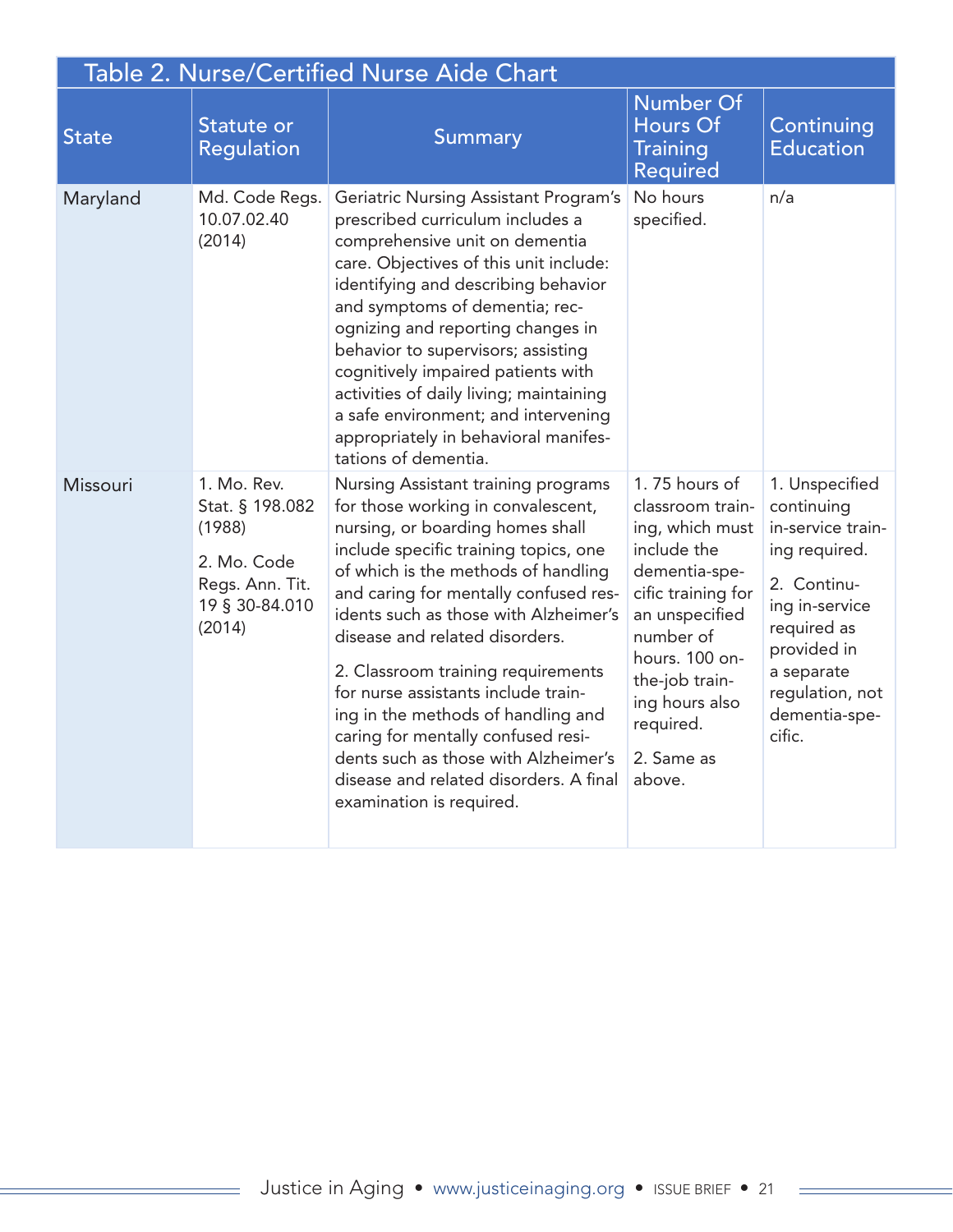| Table 2. Nurse/Certified Nurse Aide Chart |                                                    |                                                                                                                                                                                                                                                                                                                                                                                                                                                                                                                                                                                                                                                                                                                                                                                        |                                                                                                                                                                                                                                                       |                                |  |
|-------------------------------------------|----------------------------------------------------|----------------------------------------------------------------------------------------------------------------------------------------------------------------------------------------------------------------------------------------------------------------------------------------------------------------------------------------------------------------------------------------------------------------------------------------------------------------------------------------------------------------------------------------------------------------------------------------------------------------------------------------------------------------------------------------------------------------------------------------------------------------------------------------|-------------------------------------------------------------------------------------------------------------------------------------------------------------------------------------------------------------------------------------------------------|--------------------------------|--|
| <b>State</b>                              | Statute or<br>Regulation                           | Summary                                                                                                                                                                                                                                                                                                                                                                                                                                                                                                                                                                                                                                                                                                                                                                                | <b>Number Of</b><br><b>Hours Of</b><br><b>Training</b><br><b>Required</b>                                                                                                                                                                             | Continuing<br><b>Education</b> |  |
| Nebraska                                  | 172 Neb.<br>Admin. Code<br>ch. 108 § 003<br>(2014) | Training requirements for nursing<br>assistants in nursing homes include<br>instruction in the care of cognitively<br>impaired residents. This demen-<br>tia-related instruction must cover:<br>techniques for addressing the unique<br>needs and behaviors of individuals<br>with dementia (Alzheimer's and oth-<br>ers); communicating with cognitively<br>impaired residents; understanding<br>the behavior of cognitively impaired<br>residents; appropriate responses to<br>the behavior of cognitively impaired<br>residents; and methods of reducing<br>the effects of cognitive impairments.<br>Nursing assistants must successfully<br>complete an approved competency<br>evaluation program consisting of a<br>written or oral examination and a<br>demonstration of skills. | 75 hours of<br>instruction,<br>including 16<br>hours of super-<br>vised practical<br>training. 16<br>hours of train-<br>ing, including<br>the demen-<br>tia-specific<br>training, must<br>be completed<br>before direct<br>contact with<br>residents. | n/a                            |  |
| Nevada                                    | Nev. Admin.<br>Code<br>§ 632.758<br>(1992)         | Training programs for nursing assis-<br>tants require instruction in the care<br>of cognitively impaired persons, in-<br>cluding: techniques for meeting the<br>needs and managing the behavior<br>of persons with dementia, including,<br>but not limited to, Alzheimer's dis-<br>ease; communicating with cognitive-<br>ly impaired persons; understanding<br>the behavior of cognitively impaired<br>persons; appropriate responses to<br>the behavior of cognitively impaired<br>persons; and methods for reducing<br>the effects of cognitive impairments.                                                                                                                                                                                                                        | No hours<br>specified.                                                                                                                                                                                                                                | n/a                            |  |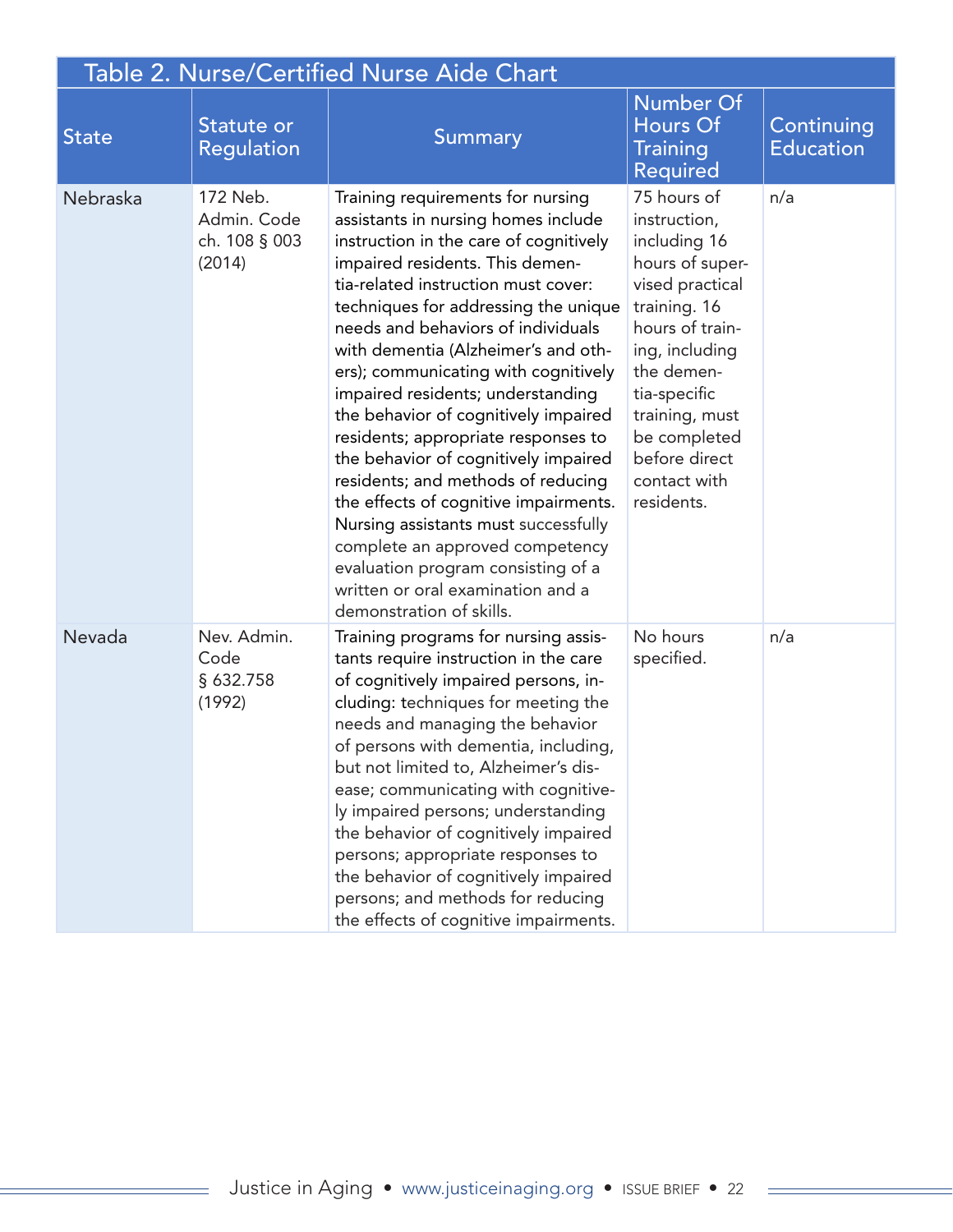| Table 2. Nurse/Certified Nurse Aide Chart |                                                          |                                                                                                                                                                                                                                                                                                                                                                                                                                                                                                                                                                                                                                                             |                                                                                                                                                                                                                              |                                                                                          |  |
|-------------------------------------------|----------------------------------------------------------|-------------------------------------------------------------------------------------------------------------------------------------------------------------------------------------------------------------------------------------------------------------------------------------------------------------------------------------------------------------------------------------------------------------------------------------------------------------------------------------------------------------------------------------------------------------------------------------------------------------------------------------------------------------|------------------------------------------------------------------------------------------------------------------------------------------------------------------------------------------------------------------------------|------------------------------------------------------------------------------------------|--|
| <b>State</b>                              | Statute or<br>Regulation                                 | <b>Summary</b>                                                                                                                                                                                                                                                                                                                                                                                                                                                                                                                                                                                                                                              | <b>Number Of</b><br><b>Hours Of</b><br><b>Training</b><br><b>Required</b>                                                                                                                                                    | Continuing<br><b>Education</b>                                                           |  |
| New Jersey                                | N.J. Stat. Ann.<br>§ 26:2M-7.2<br>(2012)                 | Long-term care (nursing home)<br>mandatory training program for<br>certified nurse aides, licensed prac-<br>tical nurses, and registered nurses<br>must include: communicating with<br>patients with Alzheimer's disease<br>and related disorders; psychological,<br>social and physical needs of patients<br>with Alzheimer's disease and relat-<br>ed disorders; and safety measures<br>which need to be taken for a patient<br>with Alzheimer's disease and related<br>disorders.                                                                                                                                                                        | No hours<br>specified.                                                                                                                                                                                                       | n/a                                                                                      |  |
| <b>New York</b>                           | 10 N.Y. Comp.<br>Codes. R. &<br>Regs. § 415.26<br>(2010) | Nurse aide training curriculum must<br>include: care of cognitively impaired<br>residents; techniques for addressing<br>the unique needs and behaviors of<br>individuals with dementia; communi-<br>cating with cognitively impaired res-<br>idents; understanding the behaviors<br>of cognitively impaired residents;<br>appropriate responses to the behav-<br>iors of these residents; and methods<br>of reducing the effects of cognitive<br>impairments. CNAs must successfully<br>complete state approved training<br>program and pass state authorized<br>clinical skills competency examina-<br>tion and written or oral competency<br>examination. | 100 hours of<br>classroom and<br>clinical train-<br>ing, of which<br>30 hours must<br>be supervised<br>practice ex-<br>perience in a<br>nursing home.<br>Dementia train-<br>ing must be<br>included, hours<br>not specified. | Six hours<br>in-service every<br>six month<br>period, no de-<br>mentia require-<br>ment. |  |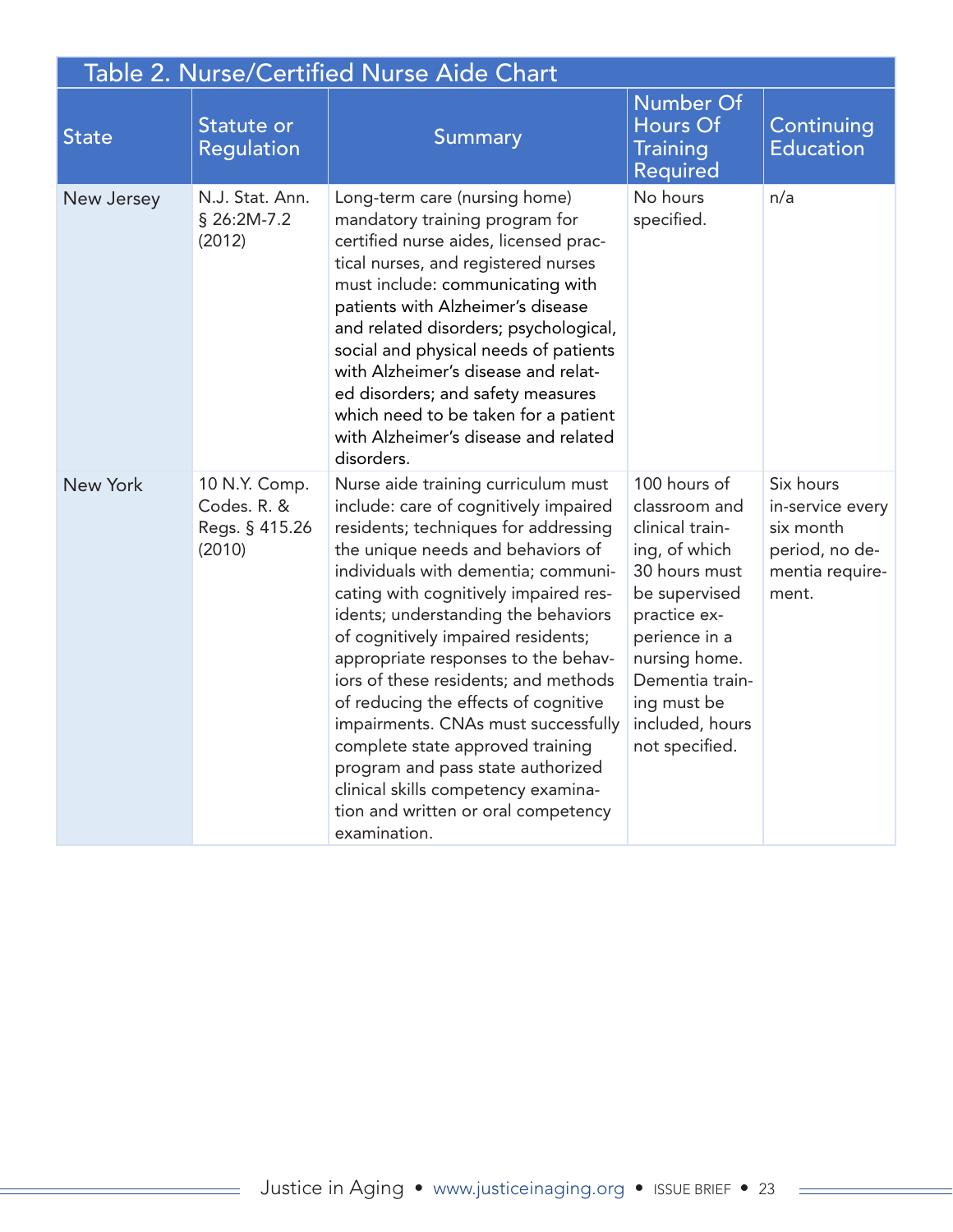| <b>Table 2. Nurse/Certified Nurse Aide Chart</b> |                                                                                                           |                                                                                                                                                                                                                                                                                                                                                                                                                                                                                                                   |                                                                                                                                                   |                                                                                                                                                                                                                                                                                        |  |
|--------------------------------------------------|-----------------------------------------------------------------------------------------------------------|-------------------------------------------------------------------------------------------------------------------------------------------------------------------------------------------------------------------------------------------------------------------------------------------------------------------------------------------------------------------------------------------------------------------------------------------------------------------------------------------------------------------|---------------------------------------------------------------------------------------------------------------------------------------------------|----------------------------------------------------------------------------------------------------------------------------------------------------------------------------------------------------------------------------------------------------------------------------------------|--|
| <b>State</b>                                     | Statute or<br><b>Regulation</b>                                                                           | Summary                                                                                                                                                                                                                                                                                                                                                                                                                                                                                                           | <b>Number Of</b><br>Hours Of<br><b>Training</b><br><b>Required</b>                                                                                | Continuing<br><b>Education</b>                                                                                                                                                                                                                                                         |  |
| Ohio                                             | Ohio Admin.<br>Code 3701-17-<br>07.1 (2012)                                                               | In-Service education must include<br>training for nurse aides providing<br>nursing services to residents with<br>cognitive impairment. General CNA<br>competency evaluation is required.                                                                                                                                                                                                                                                                                                                          | n/a                                                                                                                                               | 12 hours per<br>year; including<br>dementia-relat-<br>ed training; for<br>aides working<br>in specialty<br>units for res-<br>idents with<br>dementia, suffi-<br>cient additional<br>hours of annual<br>training to<br>ensure compe-<br>tency to meet<br>special needs<br>of residents. |  |
| Oklahoma                                         | 1. Okla. Stat.<br>Ann. tit. 63,<br>$$1-1951(2013)$<br>2. Okla. Admin.<br>Code<br>§ 310:677-11-4<br>(2009) | 1. State Department of Health re-<br>quires certified nursing aides to have<br>a minimum of ten hours of training in<br>the care of Alzheimer's patients. A<br>competency exam is also required.<br>2. Training program for long-term<br>care aides must include training in<br>the care of Alzheimer's patients.                                                                                                                                                                                                 | 1. Ten hours of<br>dementia-spe-<br>cific training.<br>2.75 hours of<br>training, includ-<br>ing ten hours of<br>dementia-spe-<br>cific training. | 1. n/a<br>2. n/a                                                                                                                                                                                                                                                                       |  |
| Rhode Island                                     | R.I. Admin.<br>Code 31-5-26<br>Appendix II<br>(2012)                                                      | The basic nursing assistant training<br>curriculum includes caring for pa-<br>tients with cognitive impairment,<br>including training in: the techniques<br>for addressing the unique needs and<br>behaviors of individuals with demen-<br>tia; communicating with patients;<br>understanding behavior; appropriate<br>responses to behavior; and methods<br>for reducing the effects of cognitive<br>impairment. In addition, CNA licen-<br>sure by examination is required by R.<br>I. Admin. Code 31-5-26:4.0. | 80 hours of<br>training, in-<br>cluding de-<br>mentia-specific<br>training, hours<br>not specified.                                               | n/a                                                                                                                                                                                                                                                                                    |  |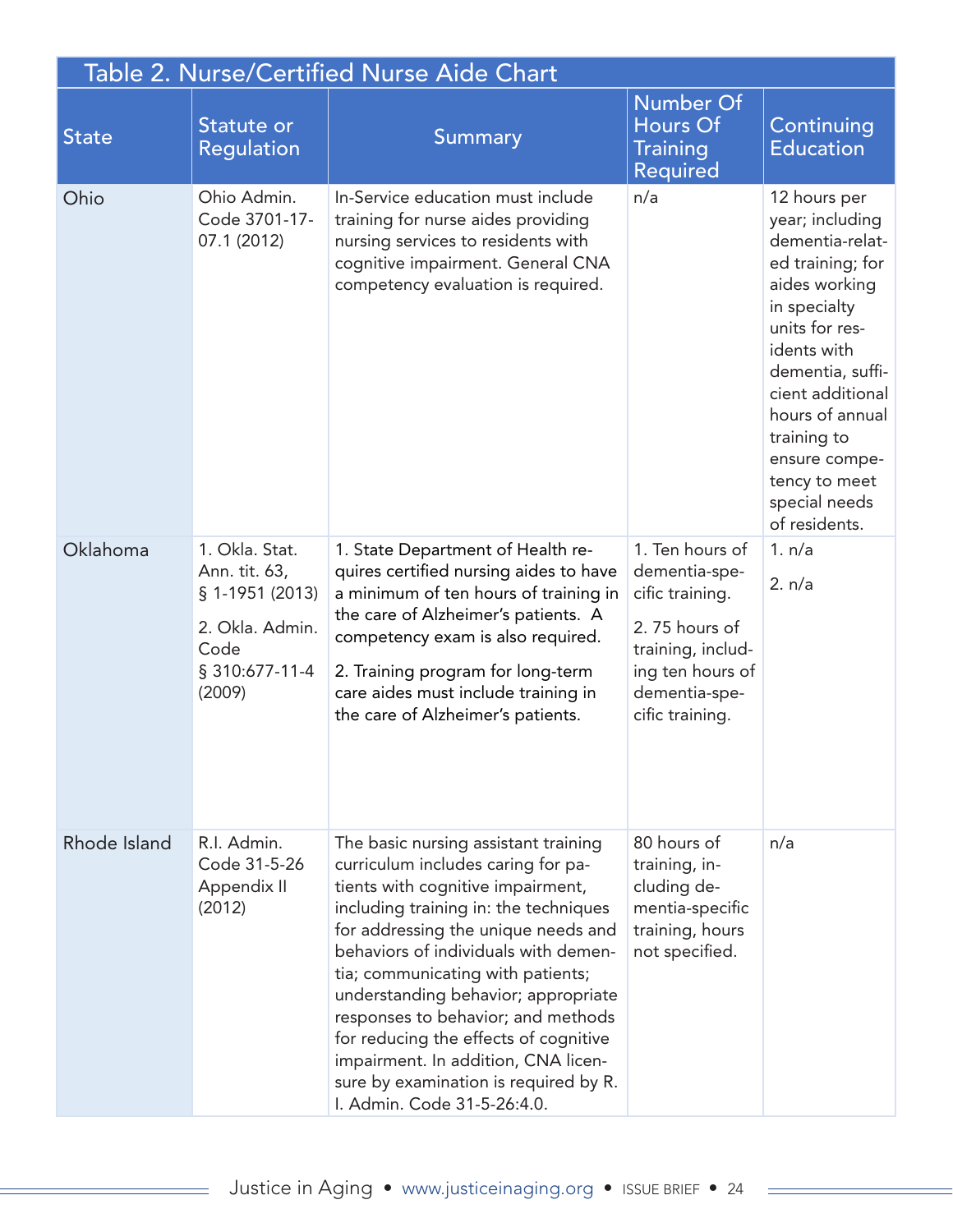| Table 2. Nurse/Certified Nurse Aide Chart |                                         |                                                                                                                                                                                                                                                                                                                                                                                                                                                                                                                                                                                                                                                                                     |                                                                                                            |                                |
|-------------------------------------------|-----------------------------------------|-------------------------------------------------------------------------------------------------------------------------------------------------------------------------------------------------------------------------------------------------------------------------------------------------------------------------------------------------------------------------------------------------------------------------------------------------------------------------------------------------------------------------------------------------------------------------------------------------------------------------------------------------------------------------------------|------------------------------------------------------------------------------------------------------------|--------------------------------|
| <b>State</b>                              | Statute or<br><b>Regulation</b>         | Summary                                                                                                                                                                                                                                                                                                                                                                                                                                                                                                                                                                                                                                                                             | <b>Number Of</b><br>Hours Of<br><b>Training</b><br><b>Required</b>                                         | Continuing<br><b>Education</b> |
| South<br>Dakota                           | Admin. R. S.D.<br>44:04:18:15<br>(1995) | Nurse aide training programs require<br>classroom and clinical instruction in<br>basic nursing skills, personal care<br>skills, mental health and social ser-<br>vices, resident's rights and the care<br>of cognitively impaired patients and<br>residents. Training for cognitively<br>impaired patients or residents must<br>include techniques for addressing<br>the unique needs and behaviors of<br>individuals with dementia, communi-<br>cating with cognitively impaired indi-<br>viduals, understanding the behavior<br>of patients or residents with demen-<br>tia along with appropriate responses,<br>and methods of reducing the effects<br>of cognitive impairments. | 75 hours of<br>instruction, in-<br>cluding the de-<br>mentia-specific<br>training, hours<br>not specified. | n/a                            |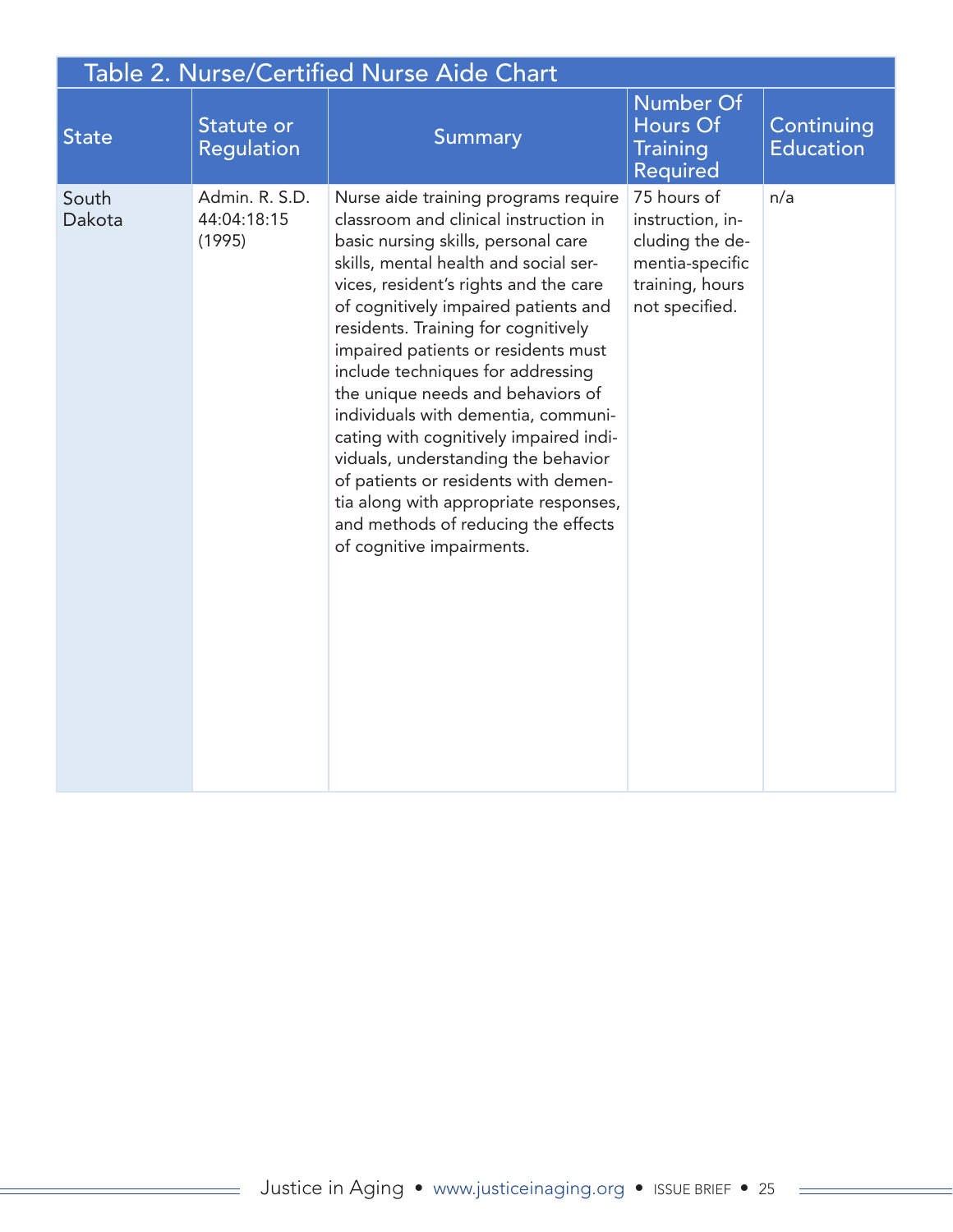| <b>Table 2. Nurse/Certified Nurse Aide Chart</b> |                                                                                                                                                                                                                  |                                                                                                                                                                                                                                                                                                                                                                                                                                                                                                                                                                                                                                                                                                                                                                                                                                                                                                                                                                                                                                                                                                                                                                                                                                                                                                                                                                                                                                                                                                             |                                                                                                                                                                                    |                                                                                                                                                                                                                                                                                                                                                                                    |
|--------------------------------------------------|------------------------------------------------------------------------------------------------------------------------------------------------------------------------------------------------------------------|-------------------------------------------------------------------------------------------------------------------------------------------------------------------------------------------------------------------------------------------------------------------------------------------------------------------------------------------------------------------------------------------------------------------------------------------------------------------------------------------------------------------------------------------------------------------------------------------------------------------------------------------------------------------------------------------------------------------------------------------------------------------------------------------------------------------------------------------------------------------------------------------------------------------------------------------------------------------------------------------------------------------------------------------------------------------------------------------------------------------------------------------------------------------------------------------------------------------------------------------------------------------------------------------------------------------------------------------------------------------------------------------------------------------------------------------------------------------------------------------------------------|------------------------------------------------------------------------------------------------------------------------------------------------------------------------------------|------------------------------------------------------------------------------------------------------------------------------------------------------------------------------------------------------------------------------------------------------------------------------------------------------------------------------------------------------------------------------------|
| <b>State</b>                                     | Statute or<br><b>Regulation</b>                                                                                                                                                                                  | Summary                                                                                                                                                                                                                                                                                                                                                                                                                                                                                                                                                                                                                                                                                                                                                                                                                                                                                                                                                                                                                                                                                                                                                                                                                                                                                                                                                                                                                                                                                                     | <b>Number Of</b><br>Hours Of<br><b>Training</b><br>Required                                                                                                                        | Continuing<br><b>Education</b>                                                                                                                                                                                                                                                                                                                                                     |
| <b>Texas</b>                                     | 1. Tex. Health<br>& Safety Code<br>Ann.<br>§ 250.0035<br>(2011)<br>2. 40 Tex. Ad-<br>min. Code<br>§ 94.3 (2013)<br>3. 40 Tex. Ad-<br>min. Code<br>§ 94.9 (2013)<br>4.40 Tex. Ad-<br>min. Code<br>§ 1.1929 (2004) | 1. Training requirements for nursing<br>aides include 100 hours of course<br>work as specified by law, and a<br>passing grade on a competency<br>evaluation at the completion of the<br>program.<br>2. Nurse aide training and compe-<br>tency evaluation programs must<br>include training in enumerated<br>topics including the care of cogni-<br>tively impaired residents (techniques<br>for addressing the unique needs<br>and behaviors of a resident with a<br>dementia disorder including Alz-<br>heimer's disease; communicating<br>with a cognitively impaired resident;<br>understanding the behavior of a<br>cognitively impaired resident; appro-<br>priate responses to the behavior of<br>a cognitively impaired resident; and<br>methods of reducing the effects of<br>cognitive impairments). In addition,<br>there is a requirement that renewal<br>training include training in geriatrics<br>and dementia/Alzheimer's<br>3. In order to be in active status,<br>nurse aides must successfully com-<br>plete a competency exam, and must<br>complete in-service education that<br>includes training in geriatrics and the<br>care of residents with a dementia<br>disorder.<br>4. Registered nurses, licensed<br>vocational nurses, and nurse aides<br>must have yearly training in caring<br>for people who have dementia,<br>including communication techniques<br>and skills; assessments and nursing<br>interventions; geriatric pharmacolo-<br>gy; common emergencies (e.g., falls, | 1. 100 hours,<br>non-dementia<br>specific.<br>2.16 hours of<br>introductory<br>training, includ-<br>ing the care<br>of cognitively<br>impaired resi-<br>dents.<br>3. n/a<br>4. n/a | 1. 24 hours<br>in-service ed-<br>ucation every<br>two years,<br>including train-<br>ing in the care<br>of patients with<br>Alzheimer's<br>disease.<br>2. n/a<br>3. 24 hours<br>in-service every<br>two years,<br>including de-<br>mentia-specific<br>training.<br>4. One hour<br>annually, in-<br>cluding skills<br>related to care<br>of persons<br>with cognitive<br>impairment. |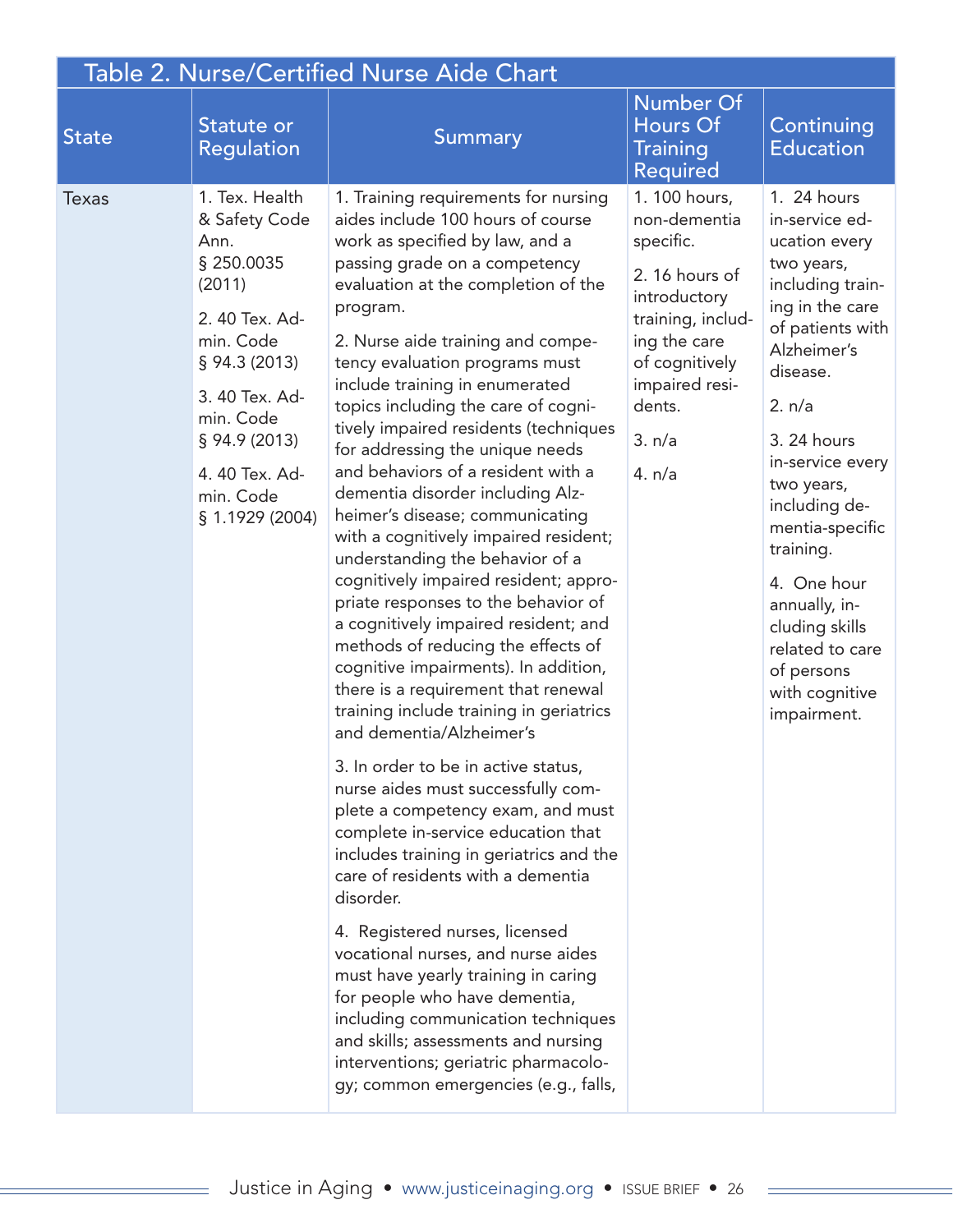| <b>Table 2. Nurse/Certified Nurse Aide Chart</b> |                                                                                                           |                                                                                                                                                                                                                                                                                                                                                                                                                                                                                                                                                                                                                                                                                                                                                                    |                                                                                                                                                                                                                    |                                |  |
|--------------------------------------------------|-----------------------------------------------------------------------------------------------------------|--------------------------------------------------------------------------------------------------------------------------------------------------------------------------------------------------------------------------------------------------------------------------------------------------------------------------------------------------------------------------------------------------------------------------------------------------------------------------------------------------------------------------------------------------------------------------------------------------------------------------------------------------------------------------------------------------------------------------------------------------------------------|--------------------------------------------------------------------------------------------------------------------------------------------------------------------------------------------------------------------|--------------------------------|--|
| <b>State</b>                                     | Statute or<br><b>Regulation</b>                                                                           | <b>Summary</b>                                                                                                                                                                                                                                                                                                                                                                                                                                                                                                                                                                                                                                                                                                                                                     | <b>Number Of</b><br>Hours Of<br><b>Training</b><br>Required                                                                                                                                                        | Continuing<br><b>Education</b> |  |
| Virginia                                         | 1. 18 Va. Ad-<br>min. Code<br>§ 90-25-140<br>(2014)<br>2. 18 Va. Ad-<br>min. Code<br>§ 90-26-40<br>(2014) | 1. An advanced certification educa-<br>tion program for certified nurse aides<br>must cover the care of cognitively<br>impaired clients, including: signs and<br>symptoms of dementia; concepts<br>and techniques for addressing the<br>unique needs and behaviors of indi-<br>viduals with dementia, including but<br>not limited to agitation, combative-<br>ness, sundown syndrome, wander-<br>ing, forgetfulness; basic concepts of<br>communication with cognitively im-<br>paired clients, including techniques<br>to reduce the effects of cognitive<br>impairment; basic concepts of be-<br>havior management with cognitively<br>impaired clients; and recognizing<br>changes in the client's condition and<br>reporting and documenting such<br>changes. | 1. Hours of<br>dementia-spe-<br>cific training not<br>specified.<br>2.24 hours of<br>training prior to<br>direct contact<br>with clients,<br>including de-<br>mentia-specific<br>training, hours<br>not specified. | 1. n/a<br>2. n/a               |  |
|                                                  |                                                                                                           | 2. The curriculum content for nurse<br>aide education programs must in-<br>clude an initial core curriculum. The<br>following topics related to the care<br>of cognitively impaired clients must<br>be covered: using techniques for<br>addressing the unique needs and<br>behaviors of individuals with de-<br>mentia; communicating with cog-<br>nitively or sensory impaired clients;<br>demonstrating an understanding of<br>and responding appropriately to the<br>behavior of cognitively or sensory<br>impaired clients; and using methods<br>to reduce the effects of cognitive<br>impairment.                                                                                                                                                             |                                                                                                                                                                                                                    |                                |  |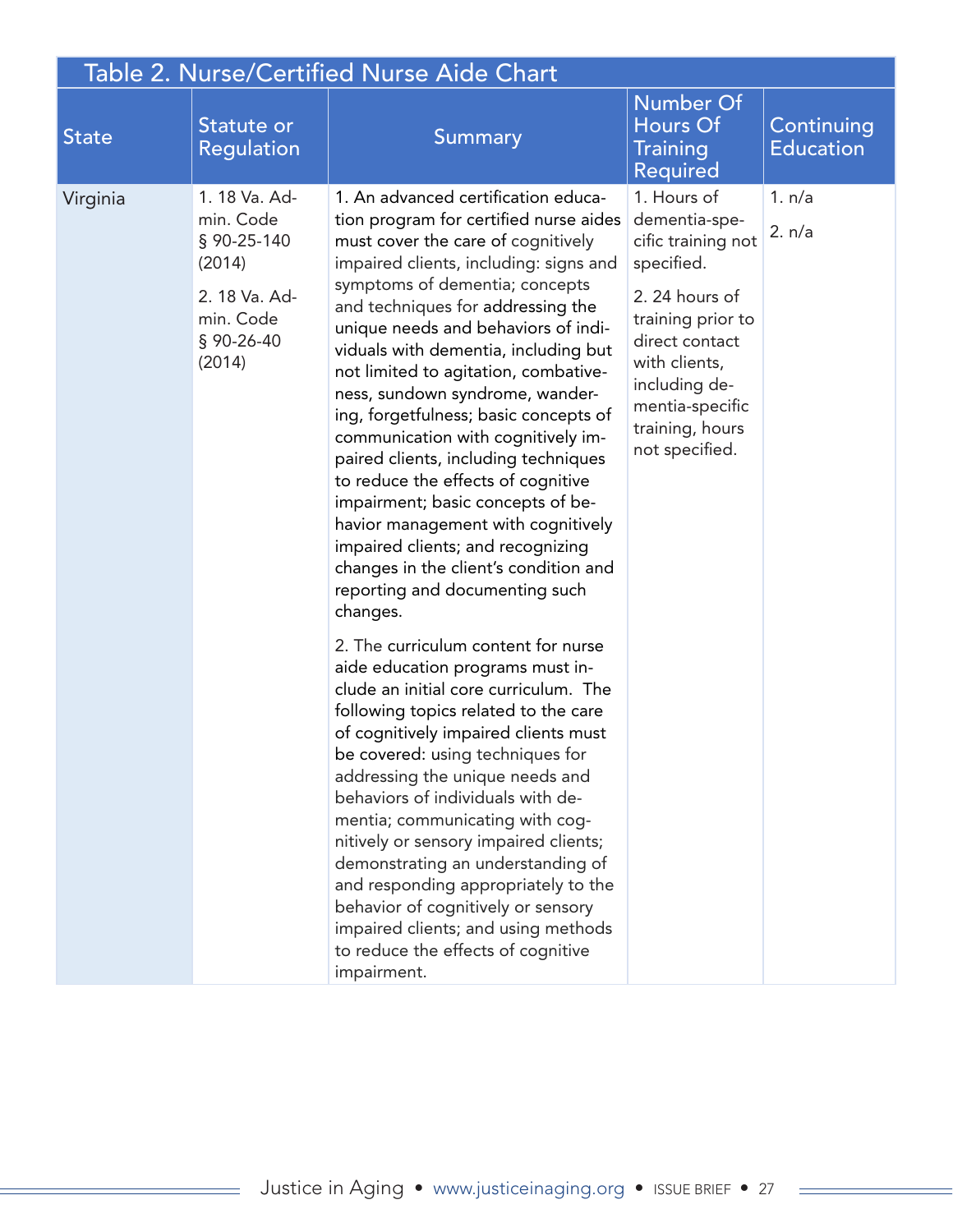| <b>Table 2. Nurse/Certified Nurse Aide Chart</b> |                                                                                                              |                                                                                                                                                                                                                                                                                                                                                                                                                                                                                                                                                                                                                                                                                                                                                                                                                                                                                                                                                                                                                                                                                                                                                                                                                                                                                                             |                                                                    |                                |  |
|--------------------------------------------------|--------------------------------------------------------------------------------------------------------------|-------------------------------------------------------------------------------------------------------------------------------------------------------------------------------------------------------------------------------------------------------------------------------------------------------------------------------------------------------------------------------------------------------------------------------------------------------------------------------------------------------------------------------------------------------------------------------------------------------------------------------------------------------------------------------------------------------------------------------------------------------------------------------------------------------------------------------------------------------------------------------------------------------------------------------------------------------------------------------------------------------------------------------------------------------------------------------------------------------------------------------------------------------------------------------------------------------------------------------------------------------------------------------------------------------------|--------------------------------------------------------------------|--------------------------------|--|
| <b>State</b>                                     | Statute or<br><b>Regulation</b>                                                                              | Summary                                                                                                                                                                                                                                                                                                                                                                                                                                                                                                                                                                                                                                                                                                                                                                                                                                                                                                                                                                                                                                                                                                                                                                                                                                                                                                     | <b>Number Of</b><br>Hours Of<br><b>Training</b><br><b>Required</b> | Continuing<br><b>Education</b> |  |
| Washington                                       | 1. Wash. Ad-<br>min. Code<br>§ 246-841-100<br>(2008)<br>2. Wash. Ad-<br>min. Code<br>§ 246-842-100<br>(1991) | 1. Nursing assistant-certified and<br>nursing assistant-registered must<br>demonstrate certain competencies,<br>including competencies related to<br>the care of cognitively impaired res-<br>idents. The aide must demonstrate:<br>the use of techniques for addressing<br>the unique needs and behaviors of<br>individuals with cognitive impairment<br>including Alzheimer's, dementia,<br>delirium, developmental disabilities,<br>mental illnesses, and other condi-<br>tions; communication skills with cog-<br>nitively impaired clients or residents<br>in a manner appropriate to their<br>needs; sensitivity to the behavior of<br>cognitively impaired clients or resi-<br>dents; and responses to the behavior<br>of cognitively impaired clients or<br>residents.<br>2. Nursing assistants must be able to<br>identify the psychosocial character-<br>istics of patients with dementia and<br>Alzheimer's disease, and modify their<br>own behavior in response to client's<br>behavior; identify adaptations nec-<br>essary to accommodate the aging<br>process; provide training in self care<br>according to the client's capabilities;<br>demonstrate skills supporting the<br>client's personal choices; and identify<br>ways to use client's family as a source<br>of emotional support. | 1. n/a<br>2. n/a                                                   | 1. n/a<br>2. n/a               |  |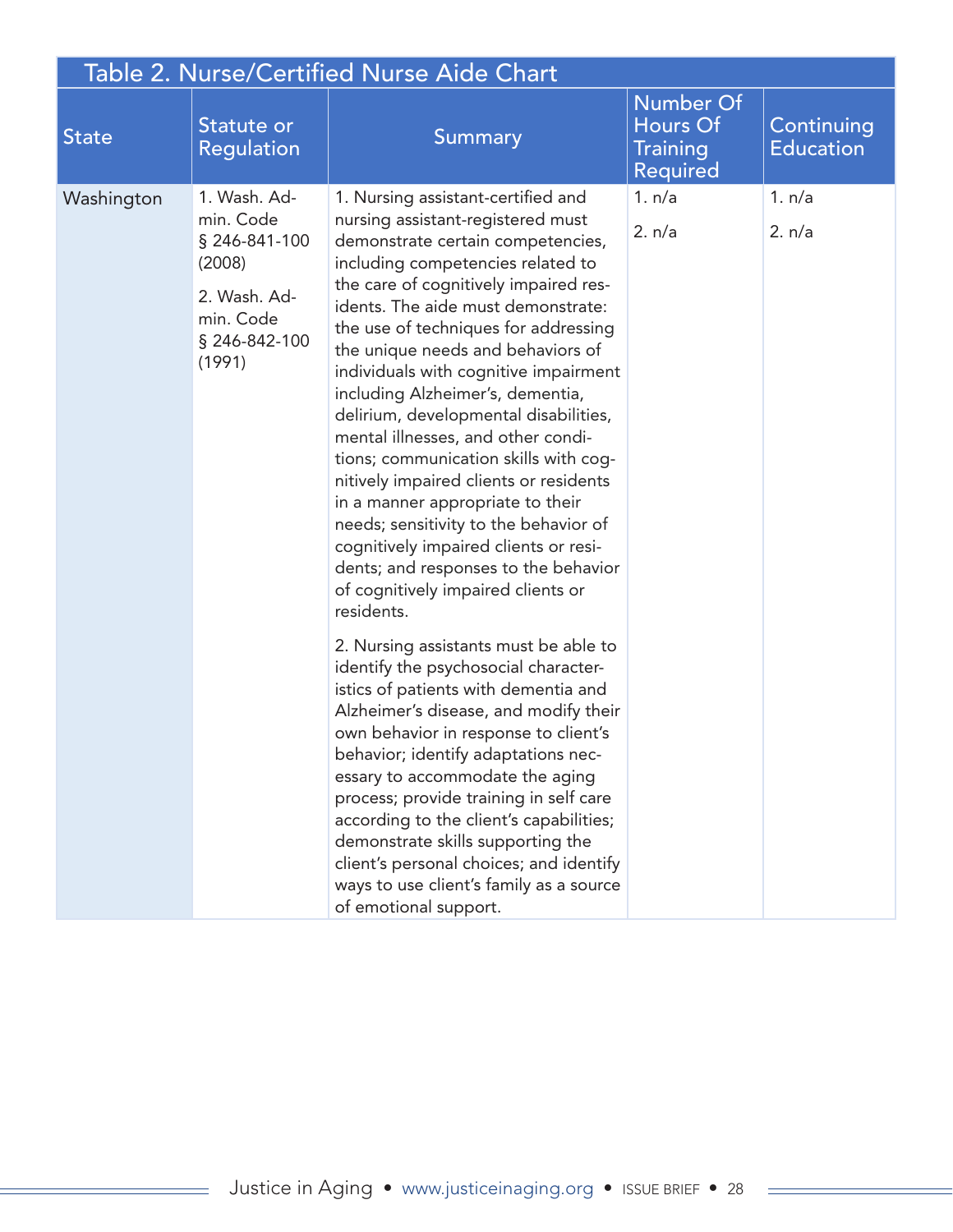|              | Table 2. Nurse/Certified Nurse Aide Chart                                                           |                                                                                                                                                                                                                                                                                                                                                                                                 |                                                                                                 |                                |  |
|--------------|-----------------------------------------------------------------------------------------------------|-------------------------------------------------------------------------------------------------------------------------------------------------------------------------------------------------------------------------------------------------------------------------------------------------------------------------------------------------------------------------------------------------|-------------------------------------------------------------------------------------------------|--------------------------------|--|
| <b>State</b> | Statute or<br><b>Regulation</b>                                                                     | Summary                                                                                                                                                                                                                                                                                                                                                                                         | <b>Number Of</b><br>Hours Of<br><b>Training</b><br><b>Required</b>                              | Continuing<br><b>Education</b> |  |
| Wisconsin    | 1. Wis. Admin.<br>Code Trans.<br>\$129.07(2008)<br>2. Wis. Admin.<br>Code Trans.<br>§ 129.08 (2011) | 1. Curriculum for nurse aide training<br>programs requires training include<br>the needs of clients with Alzheimer's<br>disease; aides must demonstrate<br>an understanding of seven specific<br>training goals.<br>2. Nurse aide competency evalua-<br>tions include a written or oral evalu-<br>ation component, and must include<br>a minimum of five questions in the<br>area of dementias. | 1. 120 hours,<br>including de-<br>mentia-specific<br>training, no<br>hours specified.<br>2. n/a | 1. n/a<br>2. n/a               |  |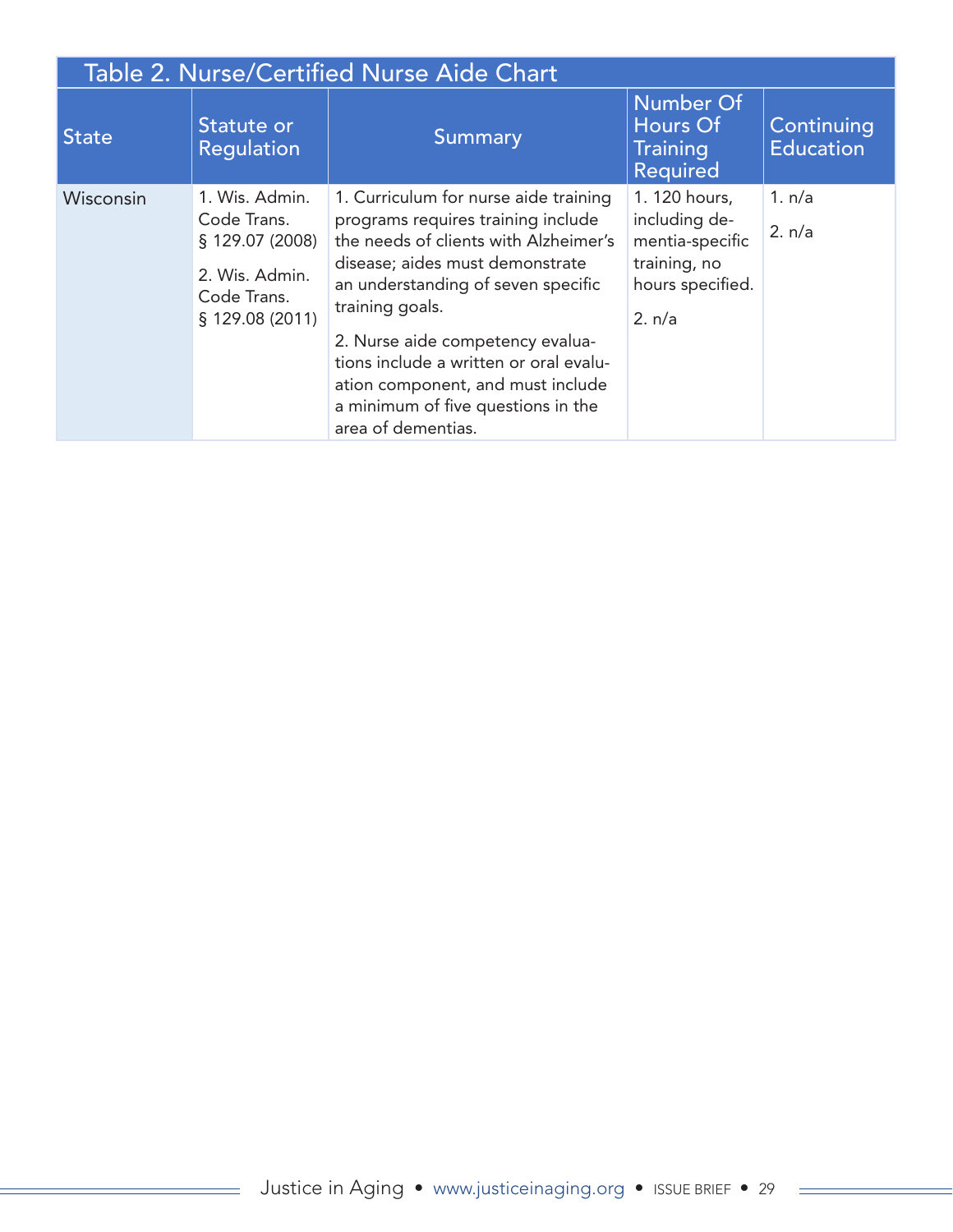| Home Health Aide/PCA Chart |                                                                                             |                                                                                                                                                                                                                                                                                                                                                                                                                                                           |                                                                                                                                                                                    |                                          |
|----------------------------|---------------------------------------------------------------------------------------------|-----------------------------------------------------------------------------------------------------------------------------------------------------------------------------------------------------------------------------------------------------------------------------------------------------------------------------------------------------------------------------------------------------------------------------------------------------------|------------------------------------------------------------------------------------------------------------------------------------------------------------------------------------|------------------------------------------|
| <b>State</b>               | Statute or<br><b>Regulation</b>                                                             | Summary                                                                                                                                                                                                                                                                                                                                                                                                                                                   | <b>Number Of</b><br>Hours Of<br><b>Training</b><br><b>Required</b>                                                                                                                 | Continuing<br><b>Education</b>           |
| Arkansas                   | 1. Ark. Code<br>Ann. § 20-<br>77-2303<br>(2014)<br>2. Ark. Code<br>R. 007.05.18-<br>3(2014) | 1. In-home assistant training requires<br>successful completion of a caregiver<br>training course addressing core com-<br>petencies. One of the core compe-<br>tencies is training in dementia and<br>Alzheimer's diseases.<br>2. Trained in-home assistant requires<br>successful completion of a caregiver<br>training course addressing core com-<br>petencies. One of the core compe-<br>tencies is training in dementia and<br>Alzheimer's diseases. | 1.40 hours of<br>training, includ-<br>ing dementia<br>training, hours<br>not specified.<br>2.40 hours of<br>training, includ-<br>ing dementia<br>training, hours<br>not specified. | 1. n/a<br>2. n/a                         |
| Colorado                   | 3 Colo. Code<br>Regs.<br>$§$ 1011-<br>$1:XXVI-8$<br>(2011)                                  | Home care agencies must provide<br>training to personal care workers<br>within first 45 days of employment,<br>including training in communication<br>skills with consumers such as those<br>who have dementia.                                                                                                                                                                                                                                           | Required, but<br>hours not<br>specified.                                                                                                                                           | n/a                                      |
| Connecticut                | Conn. P.A.<br>14-194<br>(2014)                                                              | Home health agencies must provide<br>training and education on Alzhei-<br>mer's disease and dementia symp-<br>toms and care to all direct care staff<br>upon employment and annually<br>thereafter.                                                                                                                                                                                                                                                       | Required, but<br>hours not<br>specified.                                                                                                                                           | Required, but<br>hours not<br>specified. |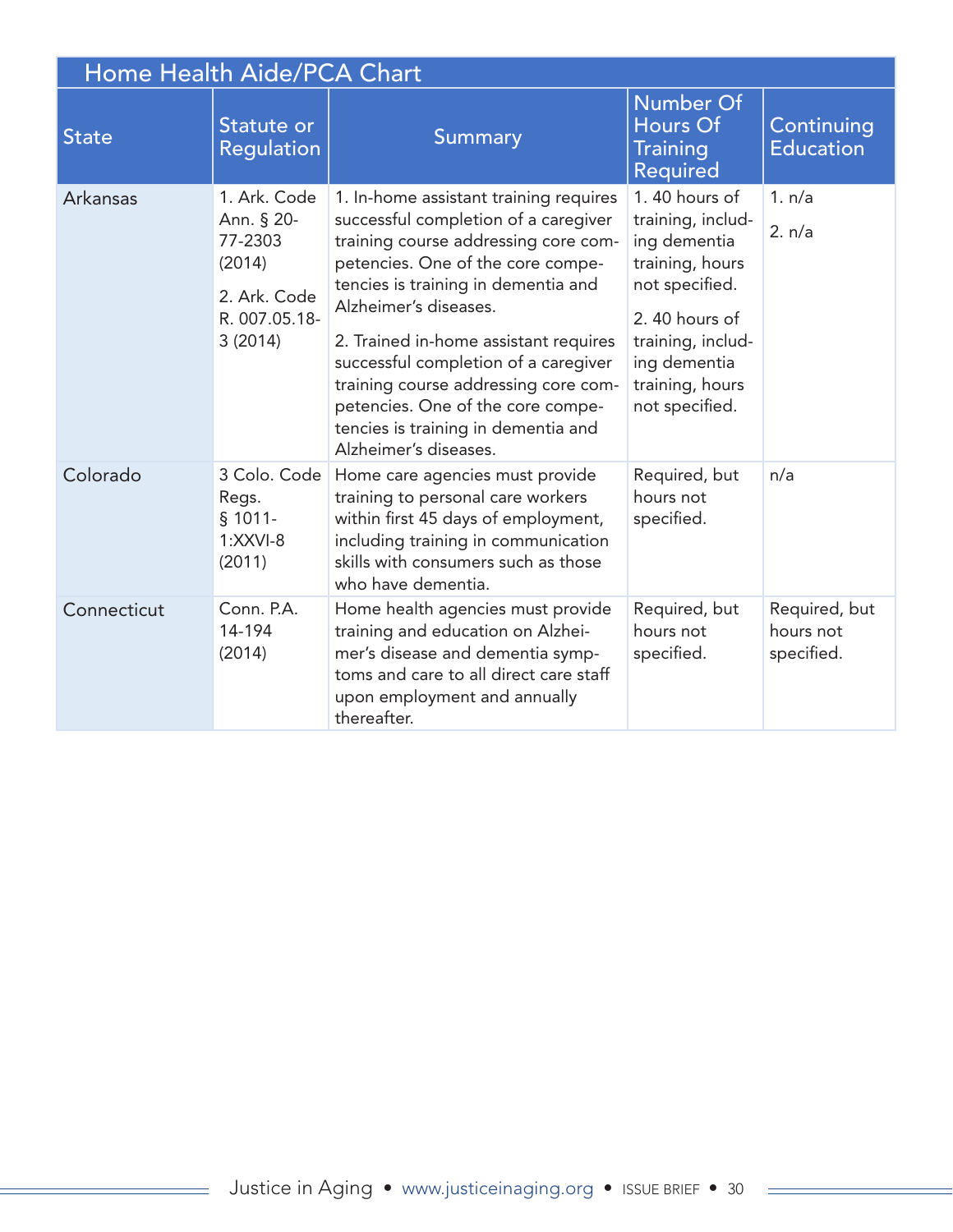| Home Health Aide/PCA Chart |                                                                                                                                                                            |                                                                                                                                                                                                                                                                                                                                                                                                                                                                                                                                                                                                                                                                                                                                                                                                                                                                                                                                                                                                                                                                                                                                                                                                  |                                                                    |                                                                                                                         |  |
|----------------------------|----------------------------------------------------------------------------------------------------------------------------------------------------------------------------|--------------------------------------------------------------------------------------------------------------------------------------------------------------------------------------------------------------------------------------------------------------------------------------------------------------------------------------------------------------------------------------------------------------------------------------------------------------------------------------------------------------------------------------------------------------------------------------------------------------------------------------------------------------------------------------------------------------------------------------------------------------------------------------------------------------------------------------------------------------------------------------------------------------------------------------------------------------------------------------------------------------------------------------------------------------------------------------------------------------------------------------------------------------------------------------------------|--------------------------------------------------------------------|-------------------------------------------------------------------------------------------------------------------------|--|
| <b>State</b>               | Statute or<br><b>Regulation</b>                                                                                                                                            | Summary                                                                                                                                                                                                                                                                                                                                                                                                                                                                                                                                                                                                                                                                                                                                                                                                                                                                                                                                                                                                                                                                                                                                                                                          | <b>Number Of</b><br>Hours Of<br><b>Training</b><br><b>Required</b> | Continuing<br><b>Education</b>                                                                                          |  |
| Delaware                   | 1.16-4000-<br>4469 Del.<br>Admin. Code<br>$§$ 4.0 (2011)<br>2.16-4000-<br>4406 Del.<br>Admin. Code<br>\$5.7(2011)<br>3.16-4000-<br>4410 Del.<br>Admin. Code<br>\$5.8(2011) | 1. Personal assistance services agen-<br>cies must provide dementia specific<br>training to healthcare providers pro-<br>viding services to persons who have<br>Alzheimer's disease or other forms<br>of dementia. Training must include:<br>communicating with persons diag-<br>nosed as having Alzheimer's disease<br>or other forms of dementia; the<br>psychological, social, and physical<br>needs of those persons; and safety<br>measures which need to be taken.<br>2. Home health aides must attend<br>annual staff development activities<br>related to the needs of patients,<br>including dementia-specific training<br>(communicating with persons diag-<br>nosed as having Alzheimer's disease<br>or other forms of dementia; the<br>psychological, social, and physical<br>needs of those persons; and safety<br>measures which need to be taken).<br>3. Skilled home health agency set-<br>tings must provide dementia-specif-<br>ic training in: communicating with<br>persons diagnosed as having Alz-<br>heimer's disease or other forms of<br>dementia; the psychological, social,<br>and physical needs of those persons;<br>and safety measures which need to<br>be taken. | 1. Required,<br>but hours not<br>specified.<br>2. n/a<br>3. n/a    | 1. n/a<br>2. 12 hours<br>annually, in-<br>cluding de-<br>mentia-specific<br>training, hours<br>not specified.<br>3. n/a |  |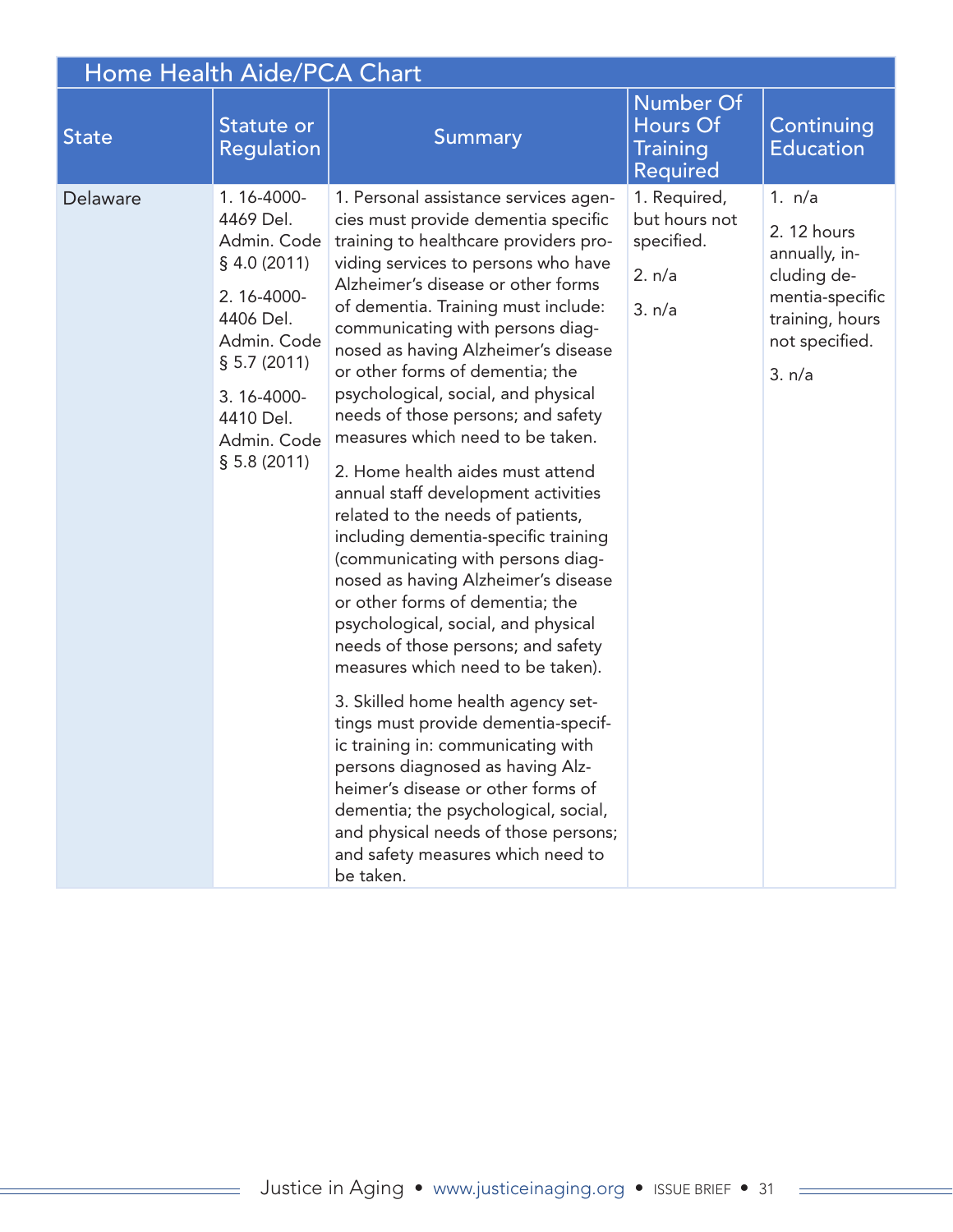| Home Health Aide/PCA Chart |                                                                                                             |                                                                                                                                                                                                                                                                                                                                                                                                                                                                                                                                                                                                                                                                                                                                                                                                                                                                                                                                                      |                                                                                                                                        |                                                                                                               |
|----------------------------|-------------------------------------------------------------------------------------------------------------|------------------------------------------------------------------------------------------------------------------------------------------------------------------------------------------------------------------------------------------------------------------------------------------------------------------------------------------------------------------------------------------------------------------------------------------------------------------------------------------------------------------------------------------------------------------------------------------------------------------------------------------------------------------------------------------------------------------------------------------------------------------------------------------------------------------------------------------------------------------------------------------------------------------------------------------------------|----------------------------------------------------------------------------------------------------------------------------------------|---------------------------------------------------------------------------------------------------------------|
| <b>State</b>               | Statute or<br><b>Regulation</b>                                                                             | <b>Summary</b>                                                                                                                                                                                                                                                                                                                                                                                                                                                                                                                                                                                                                                                                                                                                                                                                                                                                                                                                       | <b>Number Of</b><br>Hours Of<br><b>Training</b><br><b>Required</b>                                                                     | Continuing<br><b>Education</b>                                                                                |
| Florida                    | 1. Fla. Stat.<br>§400.4785<br>(2003)<br>2. Fla. Ad-<br>min. Code<br>Ann. r. 58A-<br>8.001 (2005)            | 1. Home health agency direct care<br>staff must complete training in<br>Alzheimer's disease and dementia<br>within nine months of employment.<br>This training must include, but is not<br>limited to, an overview of dementia,<br>a demonstration of basic skills in<br>communicating with persons who<br>have dementia, the management<br>of problem behaviors, information<br>about promoting the client's inde-<br>pendence in activities of daily living,<br>and instruction in skills for working<br>with families and caregivers.<br>2. Home health agencies must en-<br>sure that direct care staff complete<br>training in Alzheimer's disease and<br>dementia, including an overview of<br>dementia, communicating with per-<br>sons who have dementia, behavior<br>management, promoting indepen-<br>dence through assistance with activ-<br>ities of daily living, and developing<br>skills for working with families and<br>caregivers. | 1. Two hours of<br>dementia-spe-<br>cific training.<br>2. Two hours of<br>dementia-spe-<br>cific training.                             | 1. n/a<br>2. n/a                                                                                              |
| <b>Illinois</b>            | $1.20$ III.<br>Comp. Stat.<br>2305/5.5<br>(2001)<br>2. Ill. Admin.<br>Code tit. 89,<br>§ 240.1535<br>(2009) | 1. Department of Public Health to<br>develop specialized training and<br>experience criteria for persons who<br>provide health or home care to vic-<br>tims of Alzheimer's disease or other<br>dementia-related disorders.<br>2. Homecare staff and supervisors<br>must meet training criteria, including<br>understanding Alzheimer's disease<br>and communicating with clients with<br>dementia. A competency evaluation<br>is required.                                                                                                                                                                                                                                                                                                                                                                                                                                                                                                           | 1. n/a<br>2.24 hours of<br>initial pre-ser-<br>vice training,<br>including de-<br>mentia-specific<br>training, hours<br>not specified. | 1. n/a<br>2. 12 hours per<br>year, including<br>dementia-spe-<br>cific training,<br>hours not spec-<br>ified. |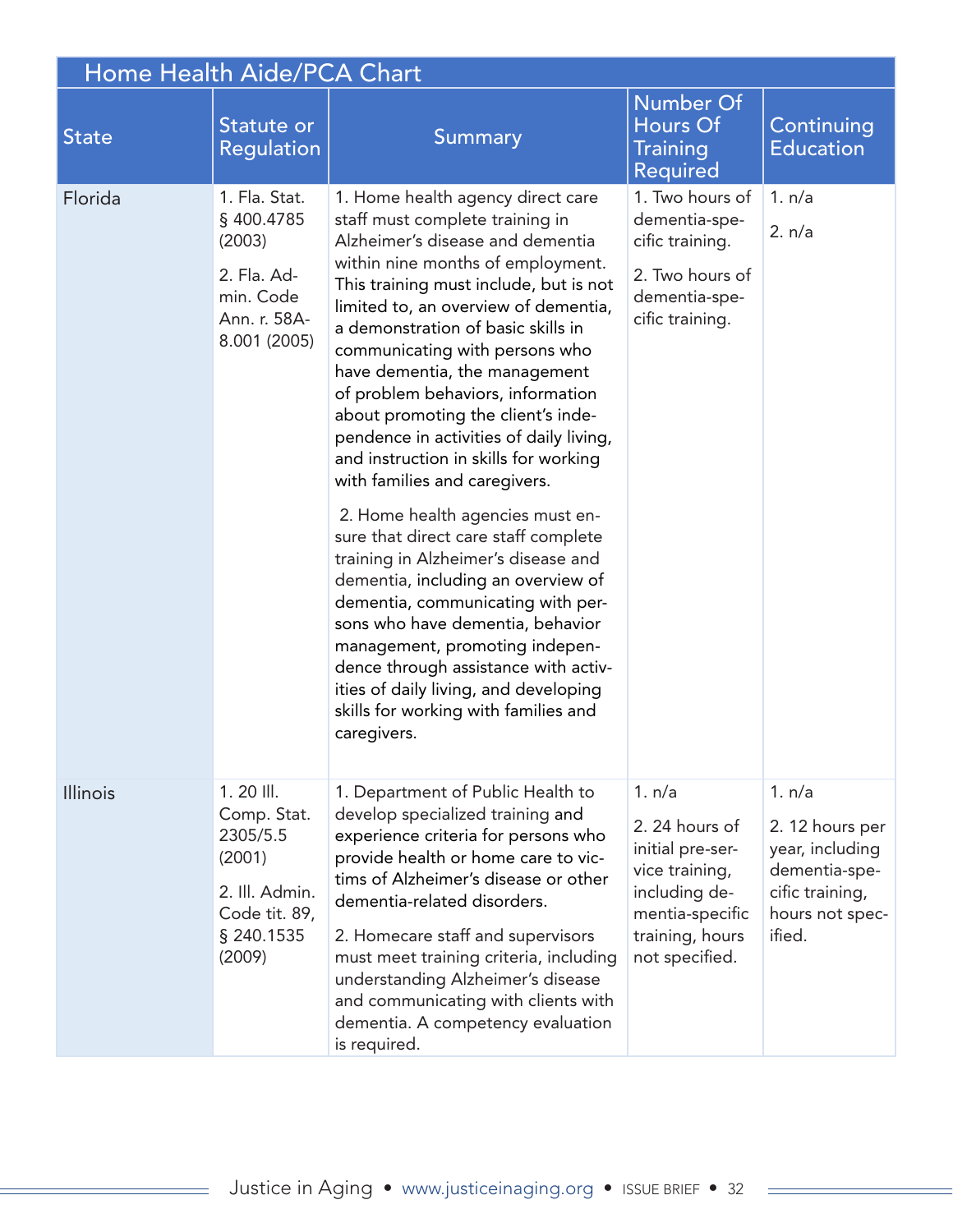| Home Health Aide/PCA Chart |                                                            |                                                                                                                                                                                                                                                                                                                                                                                                                                                                                                                                                                                                                         |                                                                    |                                          |
|----------------------------|------------------------------------------------------------|-------------------------------------------------------------------------------------------------------------------------------------------------------------------------------------------------------------------------------------------------------------------------------------------------------------------------------------------------------------------------------------------------------------------------------------------------------------------------------------------------------------------------------------------------------------------------------------------------------------------------|--------------------------------------------------------------------|------------------------------------------|
| <b>State</b>               | Statute or<br>Regulation                                   | <b>Summary</b>                                                                                                                                                                                                                                                                                                                                                                                                                                                                                                                                                                                                          | <b>Number Of</b><br>Hours Of<br><b>Training</b><br><b>Required</b> | Continuing<br><b>Education</b>           |
| Massachusetts              | 130 Mass.<br>Code Regs.<br>630.404<br>(2014)               | Supportive Home Care Aides in<br>the HCBS waiver must be certified<br>as home health aides or certified<br>nurse's aides, and must have addi-<br>tional training in serving individuals<br>with behavioral health needs or train-<br>ing developed by the Alzheimer's<br>Association on serving individuals<br>with Alzheimer's disease or related<br>disorders.                                                                                                                                                                                                                                                        | 12 hours of Alz-<br>heimer's-specif-<br>ic training.               | n/a                                      |
| Minnesota                  | Minn. Stat.<br>§ 144A.4796<br>$(5)$ (2013)                 | Home care providers that serve<br>persons with Alzheimer's or related<br>disorders must receive training that<br>includes a current explanation of<br>Alzheimer's disease and related dis-<br>orders; effective approaches to use<br>to problem solve when working with<br>challenging behaviors; and how to<br>communicate with clients who have<br>Alzheimer's or related disorders.                                                                                                                                                                                                                                  | Required, but<br>hours not<br>specified.                           | n/a                                      |
| Missouri                   | Mo. Code<br>Regs. Ann.<br>tit. 19<br>§ 30-26.010<br>(2009) | Licensed home health agencies must<br>provide dementia-specific training<br>about Alzheimer's disease and re-<br>lated dementias to their employees<br>and independent contractors who<br>provide direct care or daily contact<br>with consumers with Alzheimer's or<br>related dementias. The training shall<br>include: an overview of Alzheimer's<br>disease and related dementias;<br>communicating with persons with<br>dementia; behavior management;<br>promoting independence in activities<br>of daily living; and understanding<br>and dealing with family issues. The<br>training must be provided annually. | Required, but<br>hours not<br>specified.                           | Required, but<br>hours not<br>specified. |